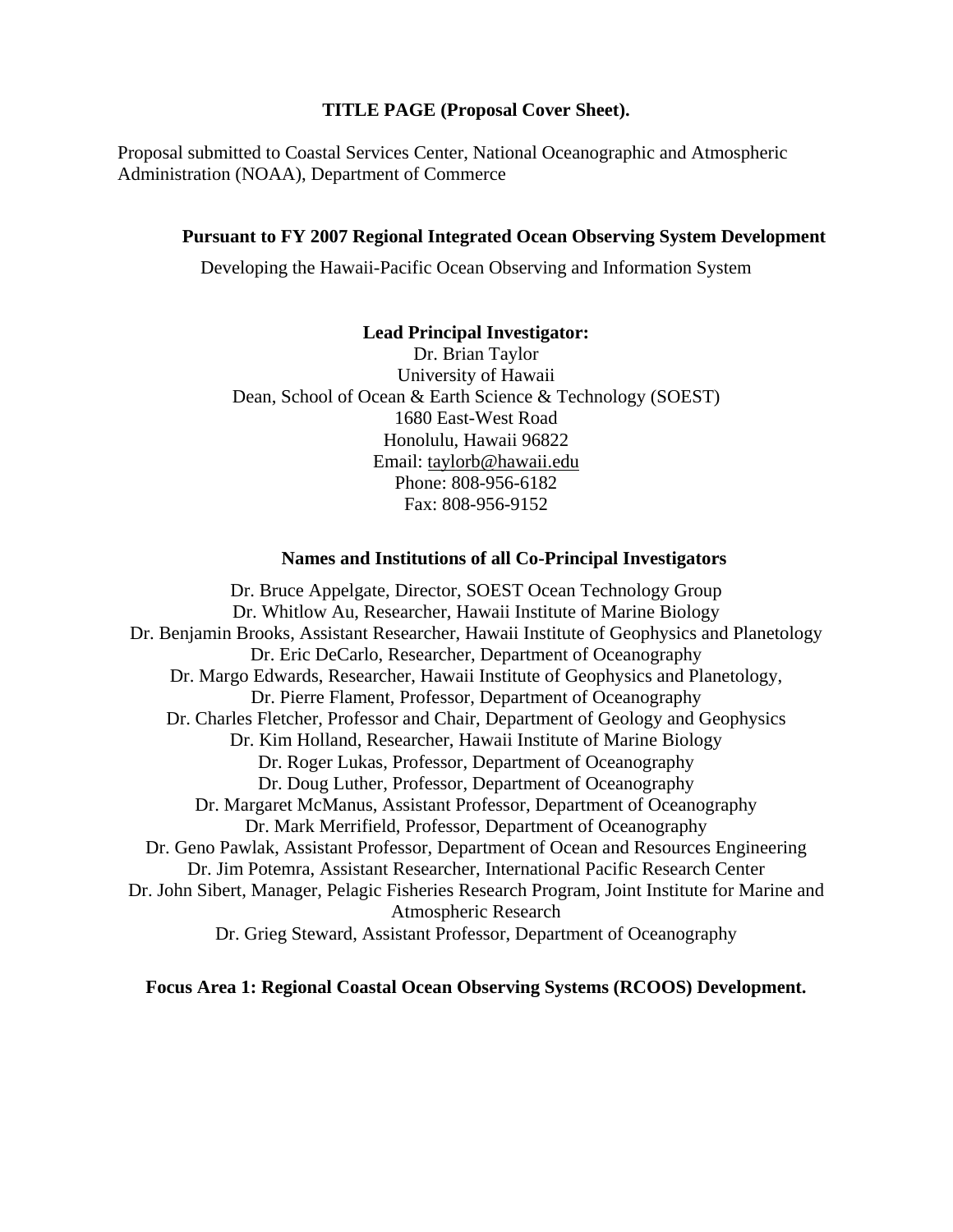# **2. PROJECT SUMMARY.**

## **a. Project Name/Title**

Developing the Hawaii-Pacific Ocean Observing and Information System

### **b. Recipient Institution**

University of Hawaii

## **c. Primary Contact (name, address, phone, fax, e-mail)**

Dr. Brian Taylor, Dean, School of Ocean & Earth Science & Technology, 1680 East-West Road, Honolulu, Hawaii 96822 Phone: 808-956-6182; Fax: 808-956-9152; taylorb@hawaii.edu

# **d. Brief Project Summary including objectives and intended benefits**

The School of Ocean and Earth Science and Technology at the University of Hawaii, with collaborators at local, state, and federal agencies, proposes to develop a regional ocean observing system. This regional ocean observing system will be developed initially for the state of Hawaii. This system will eventually extend to the larger Pacific Integrated Ocean Observing System Region (PacIOOS) in consultation with the PacIOOS association. The goal of this work is to provide operational products that assist agencies charged with responsibility for the safe, clean, and productive capacity of Hawaii's coastal ocean and shoreline. Scoping meetings with agency personnel identified a need for products that aid authorities, residents, and visitors in making the most informed decisions for general planning, and especially in times of crises or extreme events (e.g., hurricanes and tsunamis). To address this need, product development will focus in four thematic areas: Coastal Ocean-State and Forecast; Coastal Resiliency; Automated Water Quality Sensing; and Marine Ecosystem Stewardship. These four thematic areas constitute critical decision-making sectors, which would benefit from the delivery, in real or near-real time, of data and derived products using a suite of *in-situ* measurements and data-assimilating models. Over the three years of the project, a sequence of information product streams will be developed, enabled, and set into operational mode for the use of partners. An early example of such a product is found at hawaiibeachsafety.org

### **e. Partners**

*City & County of Honolulu:* Civil Defense, Emergency Services, Environmental Services, Ocean Safety Division Planning and Permitting, Public Works

*State of Hawaii:* Civil Defense, Coastal Zone Management, Department of Health, Departments of Transportation and Land and Natural Resources

*Federal:* NOAA/ CO-OPS CRED, IDEA NOAA/ NDBC, NMFS, NWS, PDC, PMEL Coastal Data Information Program, HYCOM consortium, Naval Research Laboratory National Safe Boating Council, Ocean Watch, US Coast Guard, Western Pacific Regional Fishery Management Council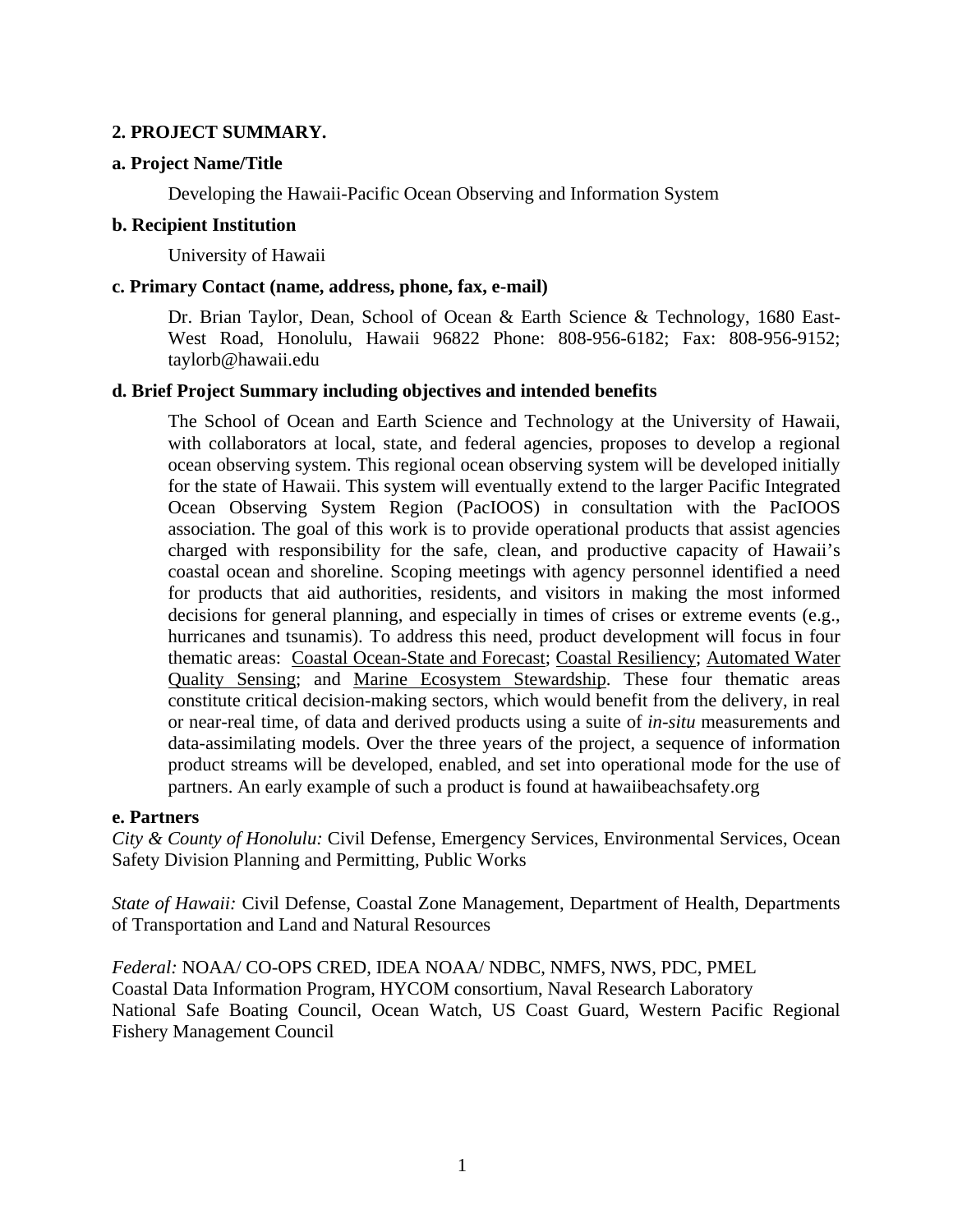# **3. PROJECT DESCRIPTION.**

# **a. Goal(s) and Objective(s).**

Hawaii's Unique Ocean Status: The Hawaii and Pacific U.S. Flag Islands Region encompasses a large fraction of the US Exclusive Economic Zone (EEZ) (Figure 1A, APPENDIX 1). It includes a rich diversity of cultures, legal systems, economies, and agencies (public and private), highly dependent on coastal ocean information. Because this is predominantly an ocean region, wherein the large majority of inhabitants live within a few miles of the shore, an integrated observing system will have immediate and far-reaching societal benefits.

The Federal government has played a significant role in the Pacific since the end of World War II. Because the islands and their economies are each considerably more isolated than continental cities of comparable size and population, Federal resources have been needed to create and sustain infrastructure that in other regions might be supported by state, county, or city governments. The Federal government also plays an important role in region-wide coordination in large part associated with military facilities and activities, weather services, fisheries management, and coastal zone management. As we integrate useful Hawaii and Pacific coastal ocean information with ocean observing capabilities into a system that serves end users, we confront the resource limitations that face other regions, as well as the special dependence on Federal resources endemic to the Pacific islands.

Knowledge of the current and future state of the coastal ocean is essential for facilitating safe, healthy and productive coastal activities. This is especially the case for Hawaii, which is truly an ocean state: The Hawaiian Archipelago stretches 2451 km from Hawaii Island to Kure Atoll - the Hawaii EEZ is more than 2 million square kilometers, almost one-fifth of the United States' entire EEZ. We strive for accurate assessments of the present state of Hawaii's vast coastal ocean and for skillful forecasts of conditions throughout the Hawaii EEZ. Our vision is to enable an ocean-literate and well-informed population and policy makers. Ultimately, we envision expanding these initial efforts throughout the PacIOOS region in collaboration with the region's many stakeholders.

Catalyst Projects: Our primary objective is to integrate and expand ocean observing and forecasting among the Pacific Islands, beginning with four 'catalyst' projects focused initially on waters extending off the southern shore of Oahu, Hawaii's most populous island. Catalyst projects are integrated and support one another to enhance community capabilities in: 1) Coastal ocean-state and forecast, 2) Coastal resiliency, 3) Automated water quality sensing, and 4) Marine ecosystem stewardship. These projects will result in nearshore and offshore safety products, shipping and marine commerce products, water quality support tools, marine ecosystem indicators and products, and marine inundation forecasts and planning tools.

Coastal Ocean-State and Forecast will focus on the needs of shipping, tourism, coastal management, ocean safety, pollution control, and search and rescue operations. Utilizing a proposed array of high frequency radars along with gliders, wave buoys, coastal cameras, and numerical models this project will monitor, model, and predict channel and nearshore circulation, waves, coastal run-up, and water levels. Observations and model output will feed into a dynamic, web-based coastal ocean atlas providing interpretive products such as mostefficient inter-island shipping lanes, hazardous conditions at beaches and in harbors, pollutant dispersion, and high water levels in vulnerable communities.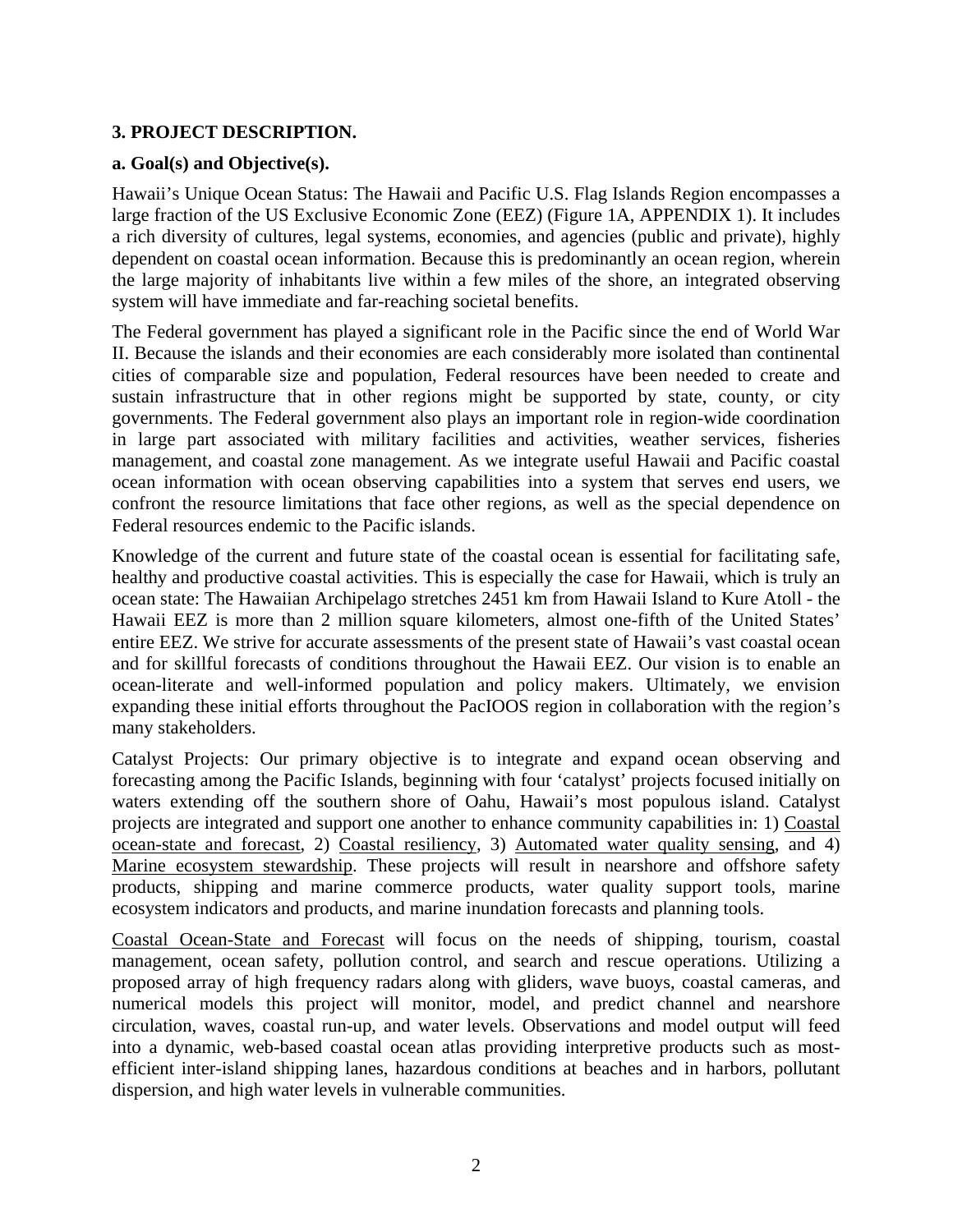Coastal Resiliency is focused on improving community preparedness for marine hazards and the impacts of climate change. A major problem facing island communities is inundation by high water levels associated with extreme tides, high waves, storm surge and tsunami, and rising sea level. Resiliency products include: frequently updated maps of specific beach safety conditions (see hawaiibeachsafety.org for an early example); coastal inundation and erosion alerts; and vulnerability projections related to sea-level rise, chronic erosion, and high wave and water level events. Resiliency products are designed to improve community development, disaster mitigation planning, and transportation logistics.

Automated Water Quality Sensing will expand and implement modifications of existing coastal water quality monitoring. Data, delivered in near-real time web products, will mitigate the problem caused by delays between the initial identification of potential water quality altering events, sampling and implementation of water quality alerts. In the case of sewage or oil-spills, these delays can lead to unnecessary closure of uncontaminated beaches or failure to promptly close those that are contaminated. The proposed system, when combined with circulation models, will provide early warning of impending water quality problems, improve prediction of affected areas, and decrease response time for mitigation efforts.

Marine Ecosystem Stewardship will expand existing fish tracking and cetacean monitoring arrays. Stewardship products will include fishing and marine mammal forecasts. The intent is to provide data to support forecas ts of environmental fluctuation and long-term climate change on living marine resources.

**Products:** The following generalized products will be tailored to user specifications and made available through the on-line Hawaii Ocean Observing System Atlas:

- a. State-wide ocean and coastal state forecasts using nested model output;
- b. Barbers Point and Honolulu Harbor wave & water level conditions;
- c. Mamala Bay circulation, wave state, wind, and precipitation including the following user interfaces:
	- i. Search and rescue vectors,
	- ii. Pollution dispersion,
	- iii. Most efficient route vectors;
- d. Waikiki Beach circulation and wave state updated several times hourly, including:
	- i. Difference maps showing developing conditions;
- e. State-wide beach and nearshore safety conditions;
- f. Near real-time water quality and plume dispersion data/maps for Waikiki and Honolulu coastal waters;
- g. Marine inundation forecasts;
- h. Coastal vulnerability maps based on sea-level rise scenarios;
- i. Highly resolved Hawaii sea-level rise time series;
- j. Acoustic monitoring and near-real time forecasts of the movement and congregation of marine mammals near Oahu;
- k. Times, locations and quantities of congregating predatory fish (tunas, marlins, sharks) near Oahu.

### **b. Background.**

Hawaii's immense beauty reflects the unique setting of our land, ocean, climate, and biological diversity. Coastal waters, low shore lands, and steep watersheds strongly influence each other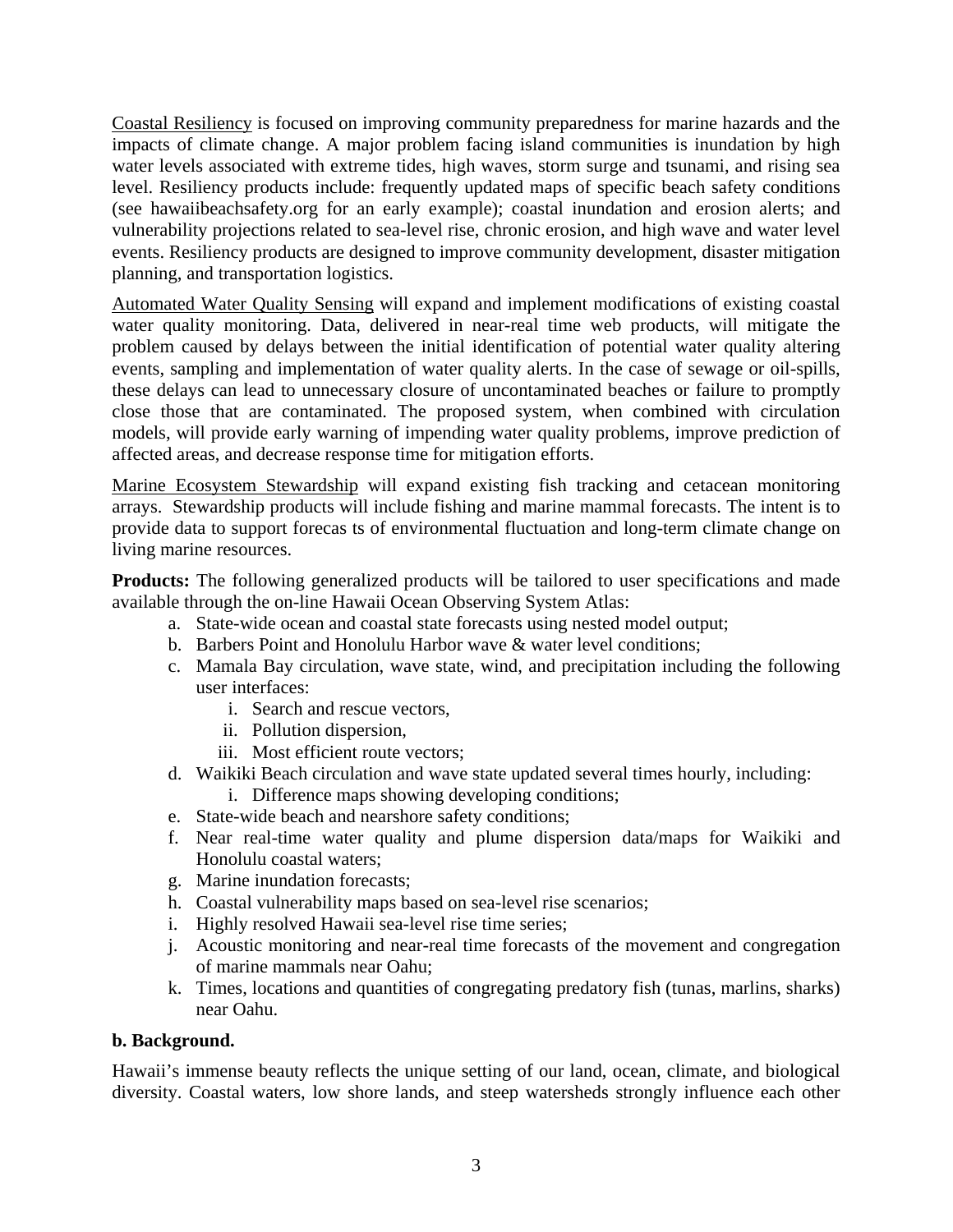and are modulated by the character of our land use. Hawaii is not vast. Almost half the land lies within 5 miles of the shoreline and no point is further than 29 miles from the sea. This is significant as it means that terrestrial and marine environments are closely linked and human actions may have unintended rapid and far-reaching impacts. We introduce pollutants, block the natural migration of some materials and accelerate others, alter environmental links between land and sea, and in the process expose ourselves and our visitors to hazards, ecological depletion and environmental pollution.

**Assisting Stakeholders:** The goal of a regional ocean observing system is to assist federal, state, and local authorities in understanding and managing these major challenges. This requires efficient integration of observations, data management and communication, modeling and analysis to provide operational products of high quality and reliability. Hawaii's most significant management challenges are focused in the coastal zone and channel waters that link the islands. Hence, it is critically important to enhance and promote an ability to accurately observe and forecast coastal and regional ocean conditions. Our ultimate goal is to provide comprehensive, quantitative descriptions of inter-island currents, waves, nearshore circulation, run-up, and water levels in near-real time, and in high resolution. From this basis can emerge products to facilitate coastal ocean-state forecasts, improve coastal resiliency, track coastal water quality, and enhance marine ecosystem stewardship.

In the development of this proposal, a year of scientific retreats, interagency meetings, and one on one communications between investigators and partners led to identification of the four catalyst projects focusing on observing and modeling the ocean, reducing hazard vulnerability, monitoring water quality, and managing marine ecosystems. To enhance the scope and immediate utility of the project a decision was made to put initial emphasis on Mamala Bay, the southern shore of Hawaii's most populous island, Oahu, with elements extending to other appropriate coastal regions in Hawaii as possible and appropriate within the context of an archipelagic-scale sea-state forecasting ability. Meetings with stakeholders led to an observing system with three interrelated components: 1) Regional and Coastal Observations, 2) Modeling, and 3) Data Management and Product Development.

Regional and coastal observations will be captured by a network of nearshore sensors including autonomous vehicles, acoustic-tracking networks, water-quality monitors, a high frequency coastal radar system, digital cameras and T-LIDAR surveys, an infrared camera, water-level stations, and wave and current gauges. Instruments will measure a range of physical, biological and chemical parameters, delivered in near-real time to a data management system. This information will be used for model assimilation, model validation and product development and delivery.

Modeling will consist of three coupled sub-models: a) an ocean circulation model of progressively finer resolution, b) a regional high-resolution atmospheric model, and c) a regional-to-shoreline series of wave models and empirical run-up forecasts.

Data management and product development will include an alliance with the Pacific Services Center and the NOAA IDEA Center. The collaboration will lead to development of an integrated data archiving and serving system to disseminate data and products to stakeholders. Data servers will handle internal data sharing between the observational and modeling components, and will include web-based and binary transfer servers in compliance with DMAC standards.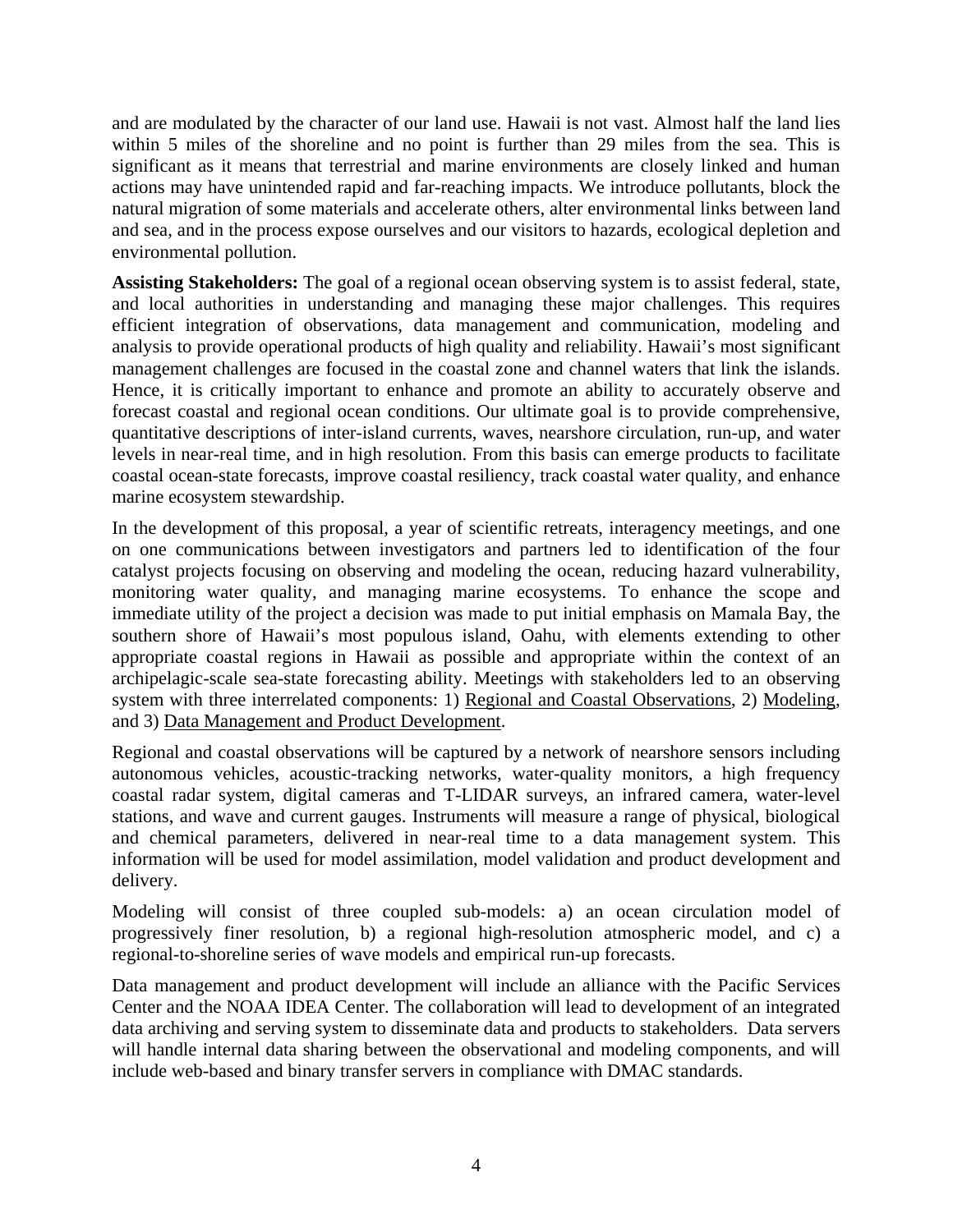**Present Situation:** The proposed Hawaii Ocean Observing System will leverage a significant array of existing ocean observing instruments (Figure 1, APPENDIX 1). Nevertheless, there are large data voids in Hawaii's coastal ocean. With the exception of satellite observations of sea surface temperature and sea surface height, there are no continuous observations from which maps of ocean state variables can be made at any useful resolution. For other conditions such as ocean currents, and for all subsurface variables, the approach to providing spatial maps requires statistical or dynamic models and/or new observations. Similar voids exist in water quality observations around Oahu, with only two systems at the Kilo Nalu Observatory  $(http://www.soest.hawaii.edu/OE/KiloNalu/research.htm)$  and  $CRIMP-CO<sub>2</sub>$  in Kaneohe Bay (http://www.pmel.noaa.gov/co2/coastal/kbay/) currently producing time series data. These data streams must be complemented by synoptic data gathering to provide useful spatially resolved products to end users.

Circulation, sea level, temperature and salinity fields from the operational models developed by the Naval Research Laboratory (NLOM, NCOM) and run operationally by NavOceano are available through arrangements with the International Pacific Research Center (IPRC) within SOEST. However, these data assimilation and model products do not provide spatial resolution necessary for the ocean information products that are of most interest to Hawaii's coastal ocean users.

NOAA's Wave Watch III provides basin-scale wave spectral state and forecast information, but at a resolution that is too coarse for detailed use within island groups. Surfline, an online surfforecast service, provides a similar product (with vastly superior graphical interface) by subscription, and they also provide a high-resolution product that considers the refraction and diffraction of waves in the coastal regime. Unfortunately, these products do not extend into the nearshore (shoreward of the locations where waves begin to break), so their use by Ocean Safety, Civil Defense, Planning, and Water Quality agencies is limited and based largely on the judgment of a few experienced individuals.

As for product delivery, some existing web portals currently serve ocean data products, but relatively few ocean state information products are available to Hawaii end users. NOAA information products such as advisories provided by the Pacific Tsunami Warning Center and marine weather information and forecasts provided by the National Weather Service are available. There are, however, needs for critical ocean information products that are not being met.

**Implementing a New Modeling Environment:** Hawaii's coastal ocean has distinct physical regimes and features that are unique to tropical islands. For example, local atmospheric processes cause small-scale modulations in the fluxes of heat, momentum, rain, and evaporation. Remotely-forced swells are transformed by complex island topography, ultimately dissipating their energy on Hawaii's reefs and shorelines. These processes in turn induce small-scale phenomena that modify transport, mixing, and residence time in coastal waters and affect the distribution of heat, momentum, freshwater, nutrients, sediment, pollutants, and ultimately, marine ecologies.

Modeling of oceanic processes for island coasts is particularly challenging because shelves are narrow and the bathymetry irregular. For example, deep ocean currents, local wind forcing and wind gradient effects, and wave-driven flows can all affect circulation across the entire shelf of an island. Tidal flows are sometimes strongly modified in the vicinity of islands, and unique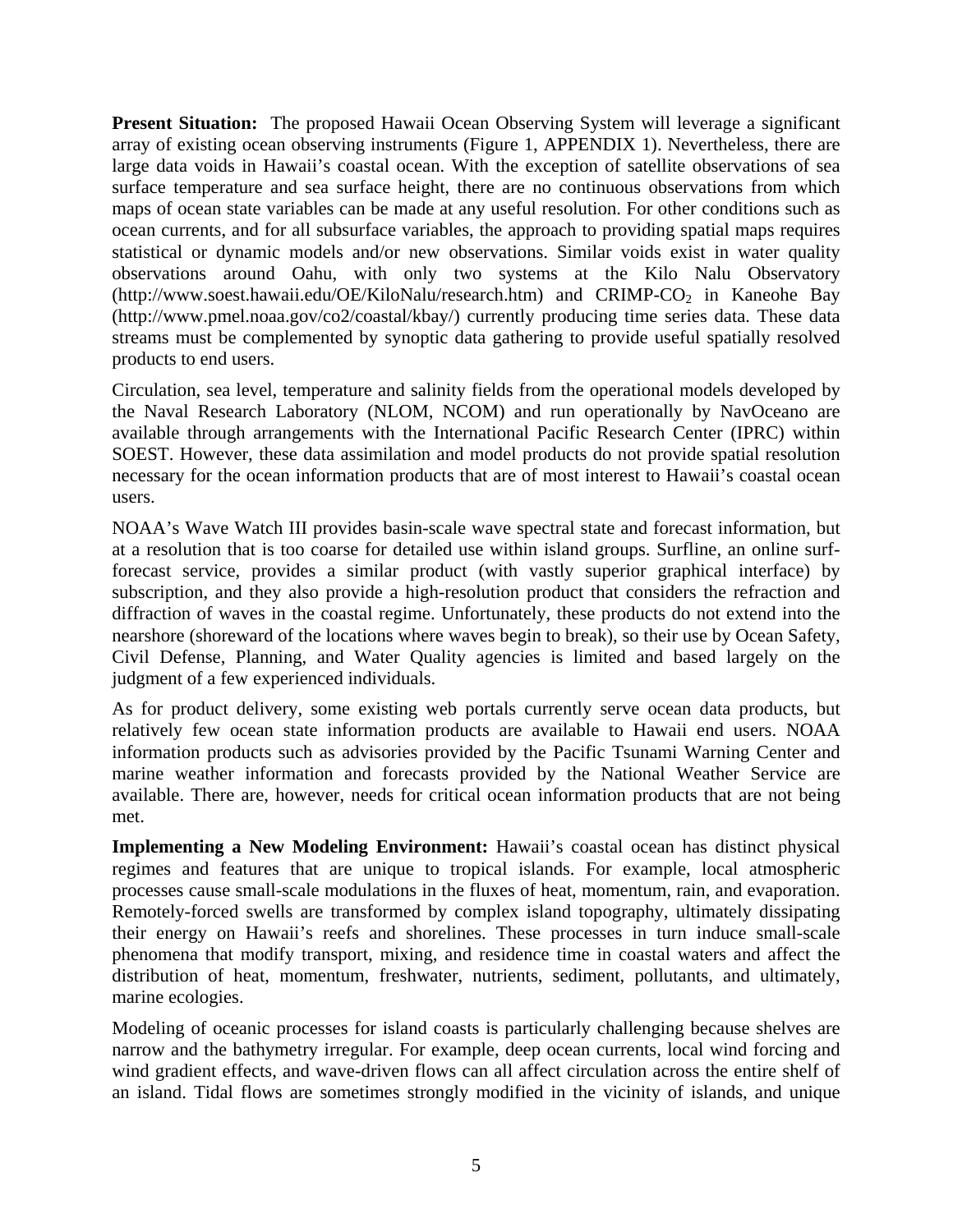mechanisms for generating energetic internal tides have been identified. Island-trapped waves have now been observed at a number of sites. Only through the development of appropriate physical models and data assimilation techniques can the complex circulation near islands be quantitatively assessed and forecast.

The impact of hurricanes, large swell, and tsunamis on coastal communities and marine environments is also a major concern. More change to a coastal environment can occur during a single high-energy event than over an entire season. These impacts will likely increase in regions where sea level is rising. The relationship between climate variation and changes in extreme inundation events is an important factor.

Similarly, the shorter and longer term impacts of sudden changes in water quality associated with extreme runoff or sewage spills represent an important concern of local and state decision makers. For example, large scale pollutant discharges such as the 48 million gallons of raw sewage pumped into the Ala Wai Canal in March 2006 led to terrible water quality conditions that have been aggravated by excessive runoff associated with unusually heavy rains. This particular episode led to water contamination postings and closure of numerous Waikiki beaches for several months, adversely affecting the use of aquatic resources by tourists and local residents alike. The complex relationship between the stratification ensuing from spills and freshwater runoff, climatic variations at various spatial and temporal scales as well as physical forcing processes that affect the fate and distribution of such inputs to the marine environment remains poorly understood and yet is of vital importance to the health, safety and economic welfare of our island communities.

To capture these complexities and quantify their effects, it is necessary to build an integrated suite of models. The need for high model resolution in the nearshore region as well as the need to account for large-scale circulation changes requires a nested approach, both for the ocean and for atmospheric forcing. High quality and high-resolution physical state assessments and forecasts are a required core element of any regional coastal ocean observing system and will form the basis for a broad array of products to enhance shipping, harbor management, search and rescue, nearshore ocean safety, forecasts of coastal inundation and erosion, water quality tracking and forecasting, mitigating vulnerability to climate change, and ecosystem stewardship.

### **c. Audience.**

Emergency responders identify drownings as the #1 preventable cause of death among visitors and residents. County planning departments cite coastal erosion, sea-level rise, and the lack of appropriate setbacks as major management challenges. State and county water quality personnel and environmental groups recall the 2006 spill of 48 million gallons of raw sewage into Waikiki waters and ask for real-time monitoring of water quality and knowledge of the fate of such spills and their effects. Island communities and transportation officials point to the marine commerce industry as providing a lifeline of food and necessities between the mainland and Hawaii and along the island chain. Harbor masters and boat owners desire accurate predictions of the seiche amplitudes in their harbors forced by winds, high swell and tsunamis.

The users for ocean observing products are spread across all levels of government, the ocean recreation and commerce communities, the hotel and tourism industry, the media, residents and visitors, and nongovernmental organizations. Despite their diversity and range of interests, this audience is asking for increasingly focused, innovative, and highly accurate products upon which to base decision-making, planning, user safety, and future cultural and community emphasis. In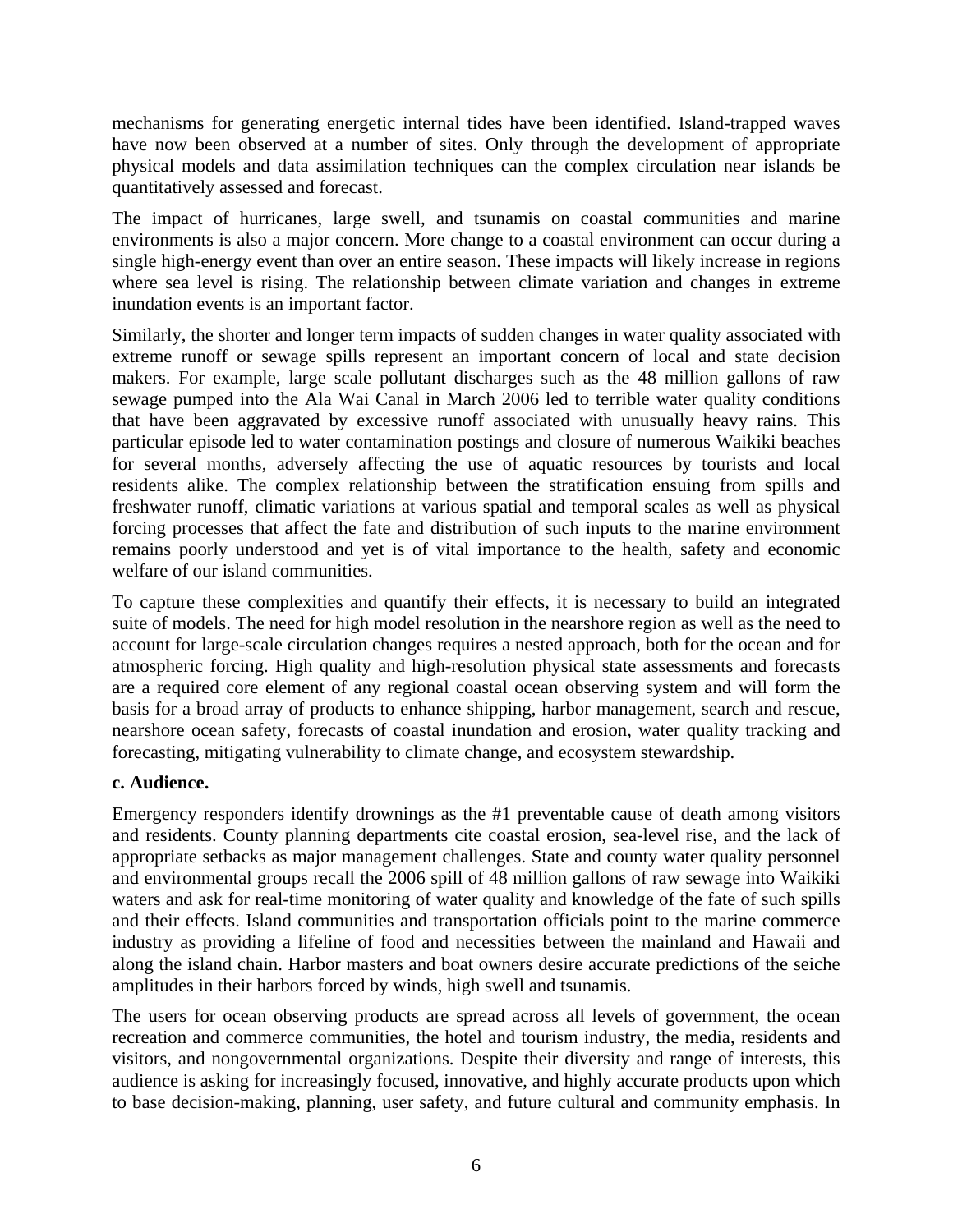all cases, partners and investigators recognize that web-based, dynamic and frequently updated map-oriented products can provide ocean end users with an improved basis for decision-making and planning.

## **d. Approach.**

# **Regional and Coastal Observations:**

*Coastal Ocean-State and Forecast:* Utilizing a proposed array of high frequency radars along with gliders, wave buoys, coastal cameras, and numerical models this project will monitor, model, and predict channel and nearshore circulation, waves, coastal run-up, and water levels. A critical aspect of this proposal is the use of high frequency (HF) Doppler radars for observing surface currents along the south shore of Oahu. These will measure surface currents to at least 100 km from the island, with an averaging time of 1/4 hour. They consist of a low power transmitter  $( $30 \text{ W}$ ) sending radio waves in the 10 to 150 MHz frequency band, and receivers$ listening to the signal backscattered from ocean waves. The return signal is Doppler-shifted by wave propagation and by surface currents, and also contains information on wind direction and wave spectrum. Two or more radars are used to construct maps of vector currents, and twodimensional wave spectra. The data will be processed in real time, yielding derived products (currents, wind direction, wave spectra) that will be made available in the Hawaii Ocean Observing System Atlas, and, more importantly, will be used in the generation of data products (a) through (g) listed on page 3. The domain will be covered by implementing two radars configured at low frequency  $(8-16 \text{ MHz})$ , operated in long-range  $(>100 \text{ km})$  medium resolution (1 km) mode, strategically placed at the principal headlands Barbers Point and Koko Head. A third very high frequency (50- 150 MHz) radar will be operated at reduced range  $\langle 20 \text{ km} \rangle$  but very high resolution (< 100 m) from a site in Waikiki, to increase surface map detail and resolve cross-shore flows in this important area. Building up on the experience gained during a pilot deployment in 2003 along the west shore of Oahu, the radars will be of the WERA type (Gurgel et al., 1999). One radar will be provided cost-free for this project, from the existing equipment pool of the University of Hawaii.

Two autonomous ocean gliders owned by SOEST will be employed for additional data collection to provide regional spatial information, as well as time series information at fixed locations ("virtual moorings"; Figure 1C, APPENDIX 1). The Seagliders use Sea Bird CTDs to measure conductivity, temperature, and pressure and thus derive salinity, density and sound speed. Each glider also carries a dissolved oxygen sensor (SBE-43) and a fluorometer/backscatter sensor (WET Labs BB2F). GPS measurements taken between dives allow surface currents to be estimated. After each dive, the gliders communicate via Iridium satellite to a ground station, where data are quality-controlled, archived, and made available in near-real time via the Internet to the public and to other members of our team for additional product development. Seagliders can collect data to 1000 m depth. By diving deeply, the gliders escape strong surface currents and make headway along desired transects. Seagliders have been operated continuously at sea for up to 6 months, and have successfully operated through typhoons. After each dive, the gliders communicate via Iridium satellite to a ground station, where data are uploaded, archived, and made available in near-real time via the Internet.

To validate regional forecasts of wave conditions and improve boundary conditions, three Datawell directional wave buoys will be utilized. Two buoys are in place off east and north shores of Oahu, covering northwest swell and higher frequency trade wind waves. A third buoy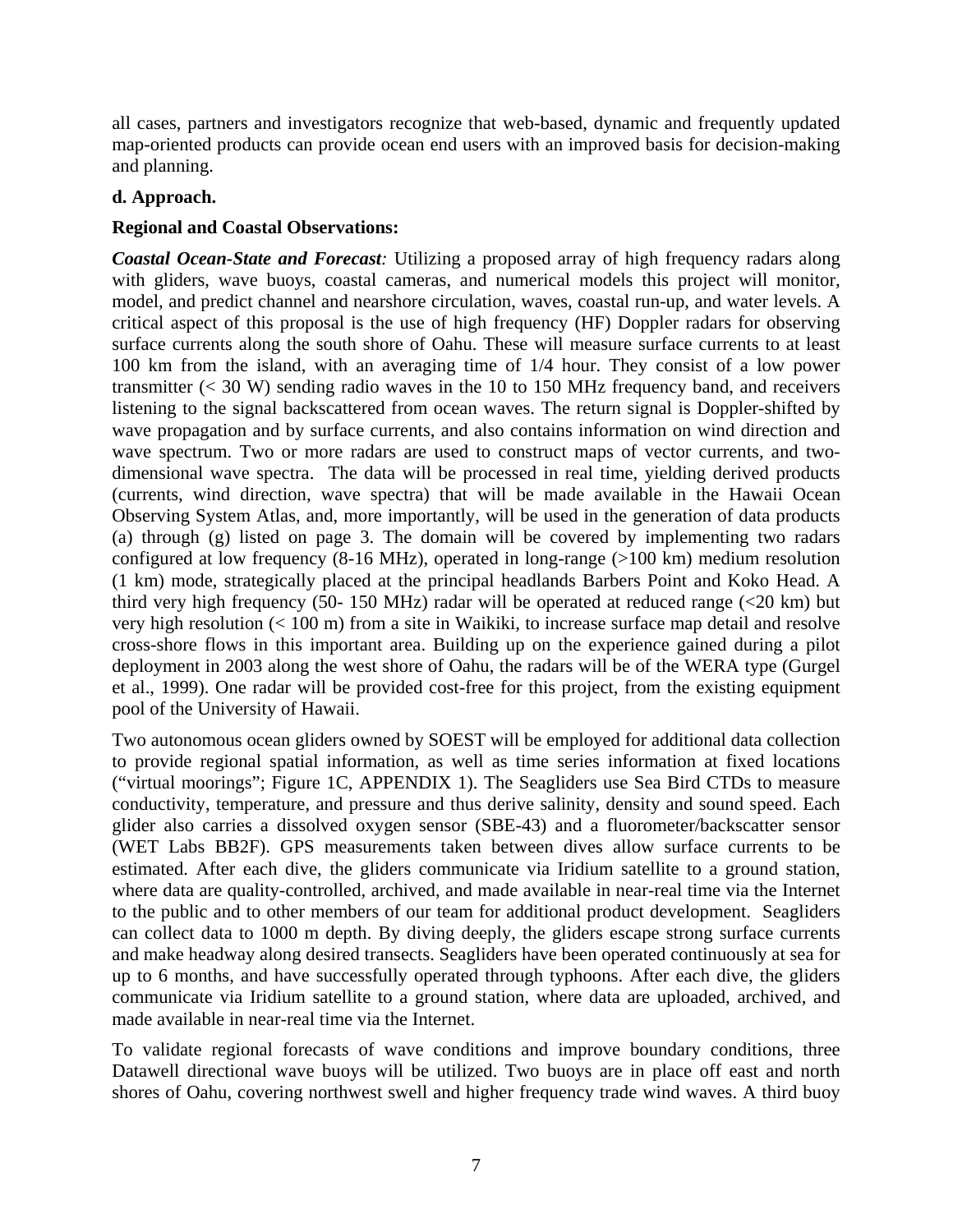will be installed off the east coast of Lanai in May 2007 (in a U.S. Army Corps of Engineers project) to provide information on swell arrivals from the southern hemisphere. Buoys report directional wave spectra at 30-minute intervals via radio link to shore stations. Equipment and installation costs are provided through other projects (ONR, Army Corps), and funding is sought in this proposal to maintain these buoys in an operational mode. Acquisition and data quality control will be handled through a subcontract with the Coastal Data Information Program, a collaborator with UH in establishing the buoys. Wave conditions shoreward of the breaker zone will be monitored at high priority locations using video cameras similar to those used in the welltested Argus system developed at Oregon State University (Dail et *al*., 2000, Becker et *al*., 2007). Time series of wave run-up (1 Hz sampling, 20 minute bursts) will be collected every 30 minutes during daylight hours. Seabird SBE 26 wave sensors will be deployed at each shore station for calibration/validation purposes. Nearshore wave observations at the Kilo Nalu observatory will also provide a basis for model validation.

Coastal water levels will be provided by nested coastal models. Combined with wave estimates, water level information is necessary for a number of our coastal state and inundation products (b, d, e, and g on page 3). Of particular interest are mesoscale eddies that are known to impinge on Hawaiian Island coastlines causing prolonged periods of anomalously high water levels (Firing and Merrifield, 2004). Our regional model assimilates altimeter track data, which is essential for specifying the local eddy field. However, altimeter data are less accurate near land, which contributes to poor model skill near the islands where water level predictions are most needed. To improve eddy forecasting we will augment existing water level stations to include a stable sensor for measuring sea level that will report at 5-minute intervals via GOES satellite. Existing gauges include National Ocean Service (NOS) stations, and real-time Pacific Tsunami Warning Center (PTWC) stations (Figure 1; APPENDIX 1) that measure high frequency fluctuations associated with tsunamis. Because of instrument drift, these sensors do not provide reliable estimates of low frequency water level. The proposed upgrades will be made at Haleiwa and Waianae on the north and west shores of Oahu. A third installation will be at Barbers Point on southwest Oahu.

Additionally, the complete NOS and PTWC water level array will be used to monitor sea-level rise and low frequency variability throughout the islands, which are known to exhibit strong spatial gradients (Firing et al., 2004; Caccamise et al., 2005). These water level data will be useful for specifying energetic island-trapped wave events that cause strong coastal flows that oscillate for days after local storms (Luther, 1985; Merrifield et al., 2002).

Seiche motions are an operational problem for many local harbors because the natural frequencies of small basins lie within an energetic portion of the offshore surface wave spectrum (Okihiro et al., 1993). The phenomenon is of particular concern for Barbers Point Harbor, which handles important aspects of Oahu bulk shipping traffic and is home to a large floating dry dock. A current and water level recorder will be installed to provide real-time observations of conditions within the harbor to alert users and operators as seiching modes develop (product b). Observations will be used in combination with time series of offshore wave spectra to develop predictions of seiche events based on wave model forecasts.

*Coastal Resiliency:* Pacific island communities are at risk due to a range of natural hazards (e.g., hurricane and tsunami inundation, coastal erosion, etc.) (Firing and Merrifield, 2004; Fletcher et al., 2003). Damage from these events is often predictable; that is, digital elevation models combined with water level forecasts allow predictions of vulnerability to be developed, and on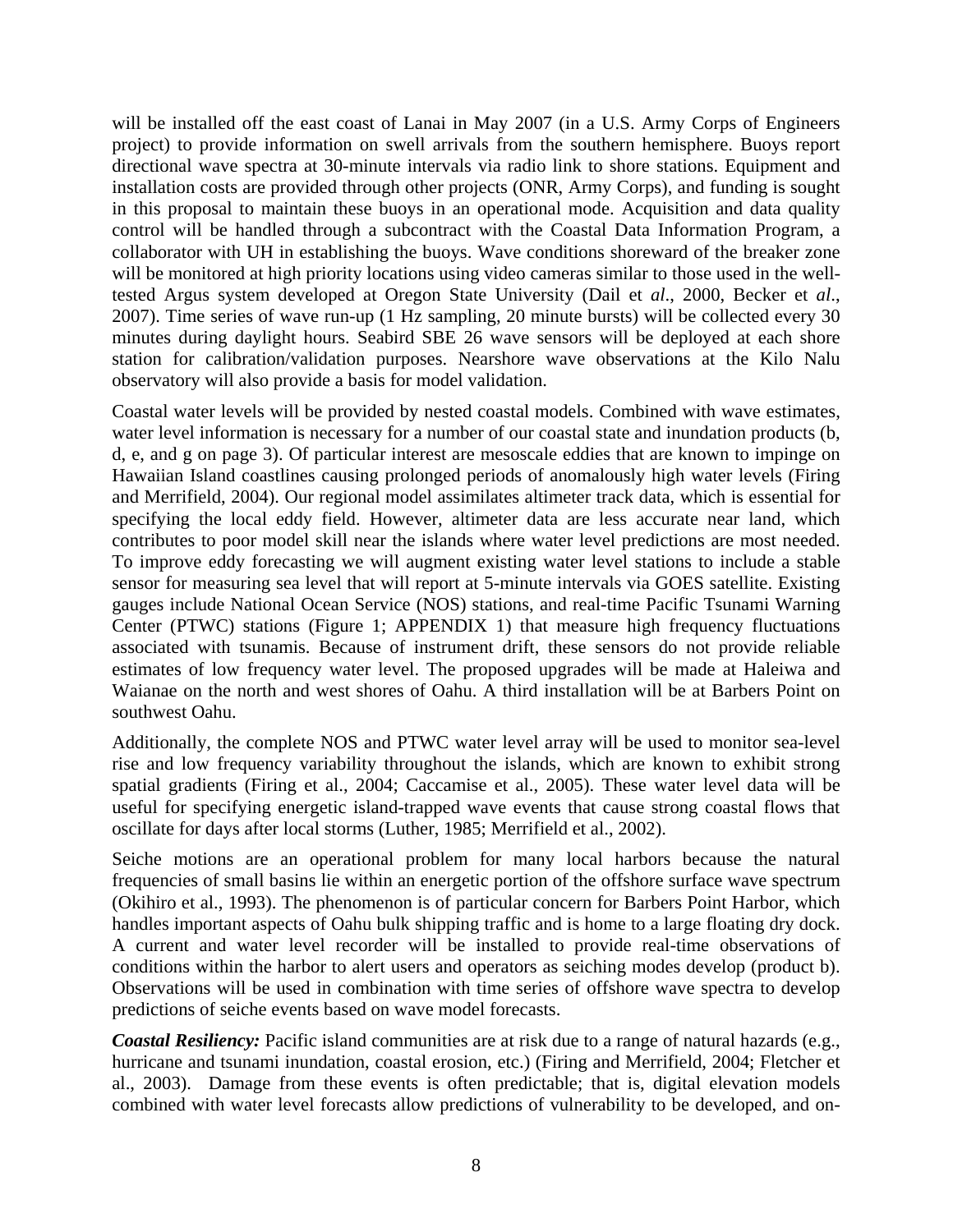line products emerging from this knowledge can fill an important gap in community planning (e.g. Genz et al., 2007).

Wave and water level events are largely predictable hours to days in advance. Low-lying communities can be mapped using LIDAR available from NOAA and Army Corps surveys. Heavy rainfall associated with Kona storms and winter gales is tracked by radar. GIS layers of infrastructure and development patterns are widely available. A major goal of the Hawaii Ocean Observing System is to bring together the predictability of these processes in an integrated product (g on p. 3) designed to deliver warnings and forecasts to the user community.

An important factor in community vulnerability is the ability to model wave run-up. Present models are largely empirical and developed on continental shorelines lacking reefs. To develop a run-up forecasting ability, we will deploy an observational network of digital cameras and tripod LIDAR (already owned by SOEST) surveys at 3 focus sites (Waikiki, North Shore, Windward shore) equipped with wave and water level sensors mentioned above. By integrating digital photography, high frequency beach surveys using T-LIDAR, water level, and wave state, we will develop an empirical basis for modeling run-up. The cameras will provide high frequency imagery (~ every 30 minutes with 1Hz 20 minute burst capability) and the T-LIDAR surveys will occur at least once every 2 weeks. The T-LiDAR surveys are necessary to provide rapid cmscale elelvation control that will be used to convert the photos into accurate run-up maps at the sub-10cm level. Temporal changes in the elevation data themselves will also provide a temporal map of beach erosion and/or aggradation for each site.

Additionally, using high resolution coastal DEM's, GIS layers, predictions of wave and water level events, and coastal erosion history, coastal resiliency products will include maps of marine inundation (product g), forecasts of community vulnerability under sea-level rise scenarios (product h), and dynamic beach safety forecasts of wave, wind, and circulation conditions at guarded beaches around the state (product e).

*Water Quality:* Coastal water quality will be monitored using an array of sensors, imagers, and *in situ* samplers along with event-focused autonomous underwater vehicle (AUV) surveys. Poor water quality around Oahu is commonly associated with polluted runoff at times of high rainfall (e.g., De Carlo et al., 2007). These events result in shifts of optical, thermal, saline and other chemical properties that will be observable at nearshore sensor sites. Similarly, sewage spills like the March 2006 Ala Wai Canal event are also characterized by a distinct fresh water signature. A further source of concern for the south shore region arises from potential surfacing of the sewage plume from the Sand Island outfall, located several kilometers to the west of Waikiki and other important recreation sites. These surfacing events, combined with unfavorable westerly winds, can drive contaminated waters toward recreational areas. Our nearshore sensor network will enable detection of changes in water properties associated with these diverse events, providing the basis for water quality and plume dispersion alerts (product f).

An important component for event identification and for effective event-driven surveys will be establishing a baseline of temporal and spatial variability in water properties. Continuous water chemistry and physics observations, begun in 2006 at the south shore Kilo Nalu Observatory (Figure 1D; APPENDIX 1) sponsored by NOAA Sea Grant, NSF and ONR, will provide a foundation for this baseline. The NSF and ONR-sponsored work, extending through late 2008, also includes periodic (monthly) and event-driven AUV surveys targeted at establishing levels of variability in alongshore water properties and baroclinic flow structure.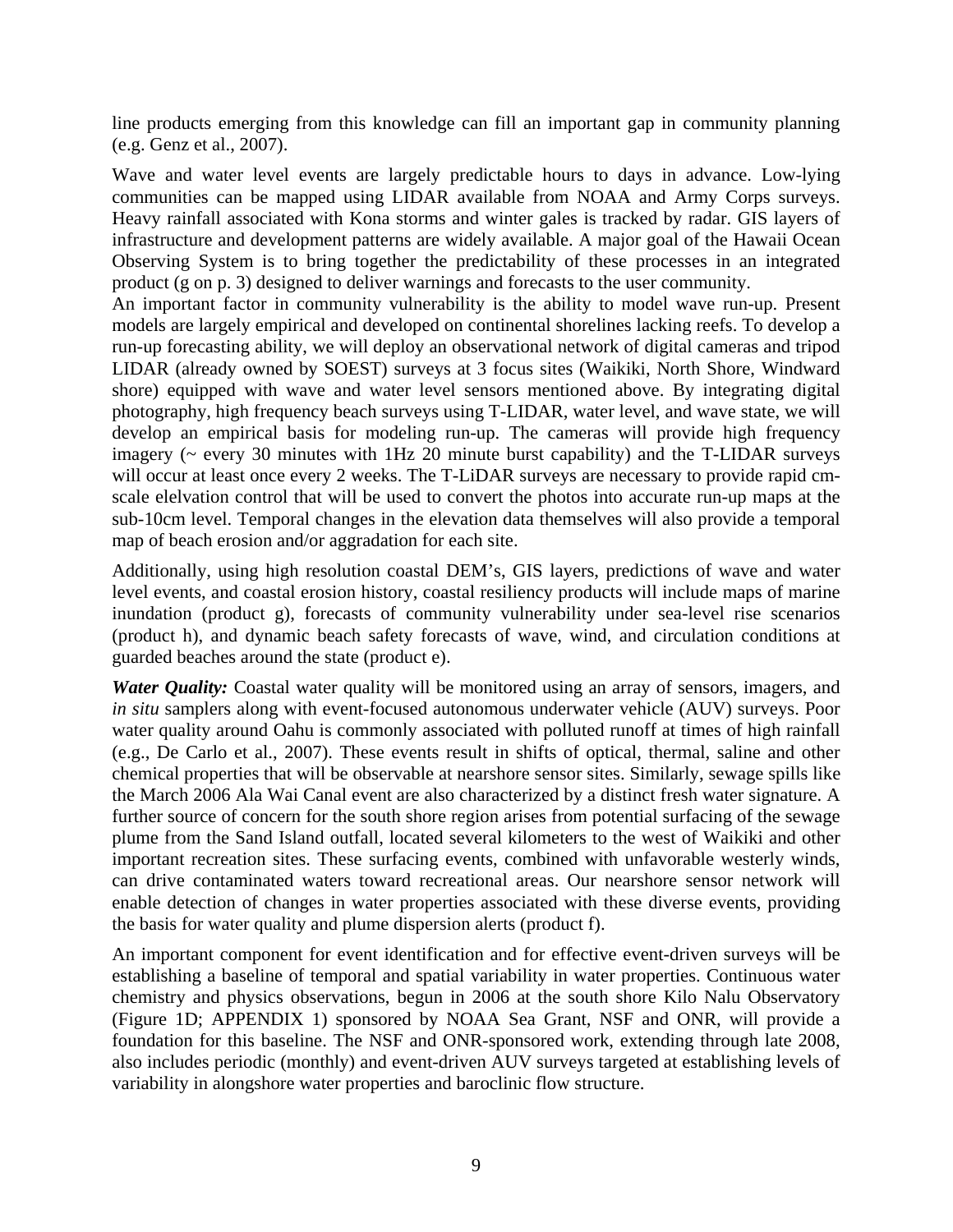Water quality observations will include a nearshore sensor network deployed on the south shore of Oahu (six sites from Kilo Nalu past Honolulu Harbor and Waikiki to the Waikiki Aquarium (Figure 1D; APPENDIX 1)). Standardized instruments at 2 of the 6 sites will provide temperature, salinity, current magnitude and direction, pressure, nitrate, chlorophyll a, and total suspended sediments (TSS), with  $CO<sub>2</sub>$  measurements in water and air implemented in the second year of the project to help monitor regional responses to ocean acidification associated with increased atmospheric  $CO<sub>2</sub>$ . Standardized instruments at the other 4 sites will provide temperature, salinity, pressure and optical properties (proxy for TSS). Water samples will be taken routinely in the vicinity of all six sites to ground truth autonomous measurements. Autonomous event-based water sampling will also be implemented in the second year at 2 sites. A rigorous data quality assurance program will be implemented. In addition to providing input for development of product f, the extensive data from this nearshore network will be accessible over the Internet for natural resource managers, regulators, researchers, educators, and the public.

Because of their low density, freshwater inputs of surface runoff, submarine groundwater and treated sewage outflow typically float on top of and then mix laterally with marine waters in Hawaii's coastal zone. In addition to the obvious differences in salinity, these fresh waters are uniquely characterized by cooler temperatures (ca.  $18{\text -}22^0$ C/y) than surface seawater (ca. 24- $28^0$ C/y) and are thus readily identifiable via thermal infrared (TIR) spectrographic imaging. Existing AHI and/or Merlin TIR systems **(**http://www.higp.hawaii.edu/ahi/) will be used to provide detailed surface images of freshwater inputs and their mixing at these resolutions throughout the proposed study area prior to and, on a seasonal basis, subsequent to deployment of our nearshore sensing network. Resultant TIR surface water maps will accurately determine extant freshwater portals and coastal mixing pathways throughout the survey area on a seasonal basis, as well as allow for optimum placement of the nearshore sensors described above.

The water quality observational network will make use of event identification algorithms to trigger adaptive sampling methodologies including REMUS AUV surveys for spatial context, and discrete water sampling that will enable more comprehensive lab-based water quality measurements. As part of the proposed work, the REMUS AUV's sensor suite (upward- and downward-looking ADCPs and a Seabird SBE-49 FastCAT C-T sensor) will be augmented with optical backscatter and fluorescence measurements, and will be equipped with GPS navigation to enable surveys over an extended area and into confined waterways, such as the Ala Wai Canal. An example AUV track is shown in Appendix 1, frame D.

Principal data products from AUV event-driven surveys will be horizontal and vertical distributions of temperature, salinity, fluorescence and particle abundances in near-surface waters over the survey domain. This information may be supplemented by Seagliders operating in the event vicinity. These products will be delivered within 4-6 hours of survey completion to the ocean atlas and, from there, via secure web interface to Hawaii State DOH and Honolulu City and County Environmental Services partners. In addition to establishing the spatial extent for potential pollutant coverage, these distributions can identify discrete 'hot-spots' that may indicate isolated sources. Where possible, surveys into 'source' waterways will enable pollutant flux estimates. Spatial estimates will be made of pollutant dilution and residence times within the survey region, an important aspect of the intent of product f.

*Marine Ecosystem Stewardship:* Fish tracking and acoustic monitoring arrays will automatically and in real-time detect the presence of large fish and cetaceans at selected sites along the south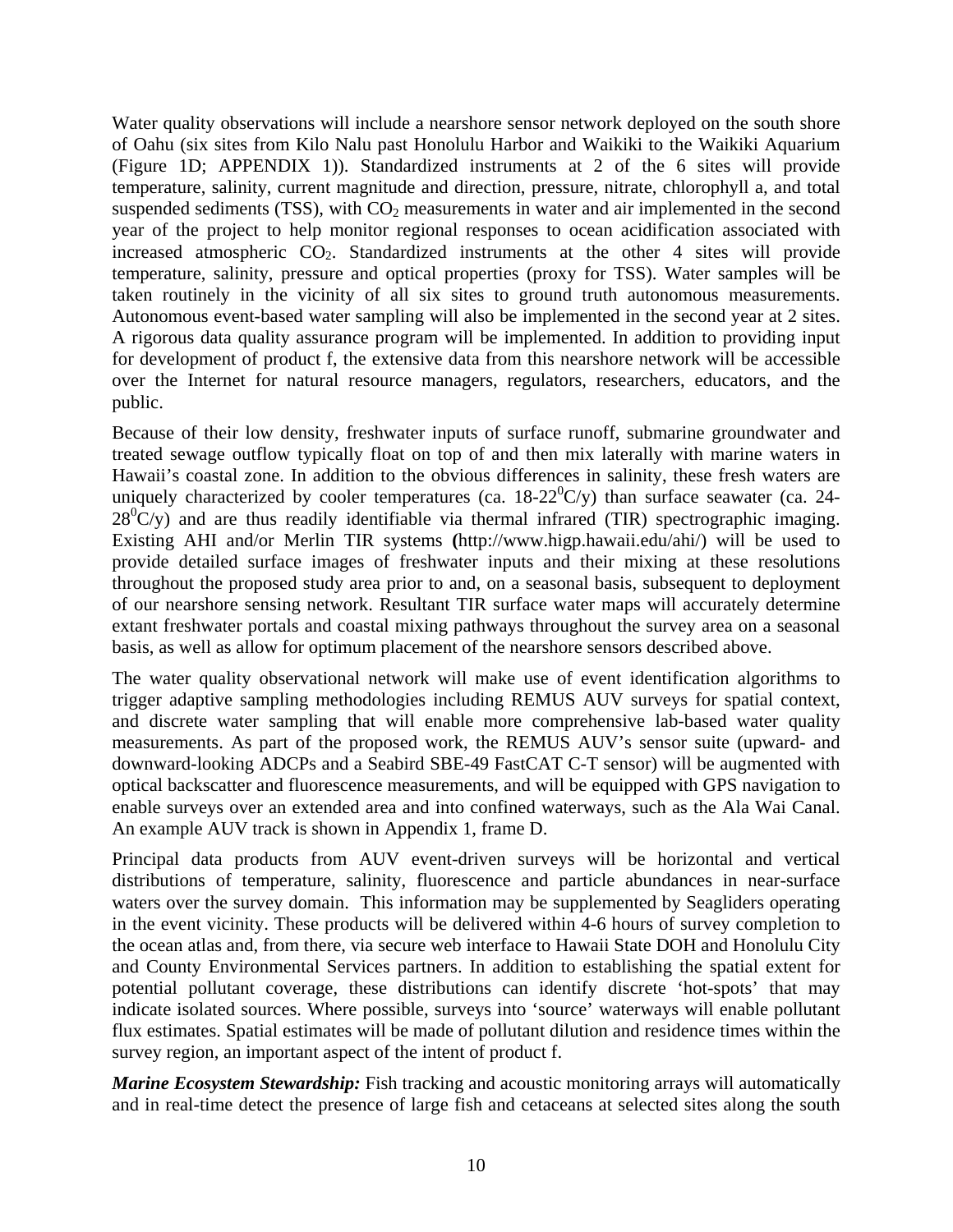shore of Oahu. Data will be incorporated into population models to forecast the likelihood of fishing and whale watching success and to assist vessel operators avoid interaction with protected marine mammals (product j).

An array of automated acoustic receivers is now operational in the Hawaiian archipelago, stretching from the island of Hawaii Island to Midway Atoll. These receivers monitor the presence of fish tagged with acoustic transmitters that broadcast a unique identification code and other information (e.g., depth). Receivers are installed on all thirteen offshore FADs surrounding Oahu (Figure 1B; APPENDIX 1) to monitor movements of tunas. An additional array of 30 acoustic receivers is operational around Oahu in depths of 30 meters or less to monitor the movements of large coastal sharks. This array monitors movements of ecologically important top predators, and the data collected from this system are used to estimate transfer rates between areas, describe patterns of residency at FADs and associative behavior of groups of fish (Dagorn, et al 2007), to improve estimates of the population size, and to better inform local agencies regarding public safety issues with respect to sharks (product k). Under the proposed integrated observing system, the existing network of coastal and FAD-mounted VR2s will be maintained and selected stations will be upgraded to VR3S sonic modem-linked units for real-time monitoring.

The Oahu fish-tracking array is a local component in a larger network that monitors animal movements at different scales. SOEST is a major partner in the newly created Ocean Tracking Network (http://www.oceantrackingnetwork.org) that will enable the local array to increase its extent beyond the south shore of Oahu to the entire Hawaiian archipelago, to the Pacific Basin, and ultimately to a global scale. The acoustic monitoring array will target the detection of dolphins and whales. There are approximately sixteen species of cetaceans that inhabit the waters of Hawaii. Humpback whales and spinner dolphins are the two most prevalent marine mammals in inshore waters. Acoustic monitors record data on the occurrence of marine mammals in the vicinity of the sensor, including the time of occurrence, the duration of occurrence and the species involved. Passive acoustic sensors in an array provide additional information, such as location fixes, and the speed and direction of traveling animals.

The acoustic monitoring array will be a part of a larger program in which Ecological Acoustic Recorders (EAR's) (Lammers, et al., 2007), which have been developed jointly by HIMB and NOAA's Coral Reef Ecosystem Division (CRED; Figure 1D, APPENDIX 1), are being used to monitor environmental sounds at several locations in the Pacific. There are currently four EAR's deployed within the main Hawaiian Islands: off Kaneohe Bay and Kaena Point, Oahu; at La Perouse Bay, Maui; and near Lehua Rock off Niihau. Four EAR's are deployed in the Northwest Hawaiian Is., four off Tutuila Is., American Samoa, and by June 2007 there will be four units at Wake atoll, Guam and the Commonwealth of the Northern Mariannas. All of these deployments have been in conjunction with NOAA. We will use EAR technology to monitor two areas along the south shore of Oahu: 1) the Kilo Nalu study area in the near-shore waters off Kewalo Basin, and; 2) the Makapuu restricted fishing area (RFA) with joint focus on marine mammal and vessel detection.

**Modeling:** One key to product development for three of the Hawaii Ocean Observing System themes (coastal ocean-state and forecast, coastal resiliency and water quality sensing) will be data-assimilating numerical models. The core of this system will be a set of nested of ocean circulation models. Regional atmospheric models will provide surface boundary conditions, and surface wave models that take output from the ocean and atmosphere models will provide high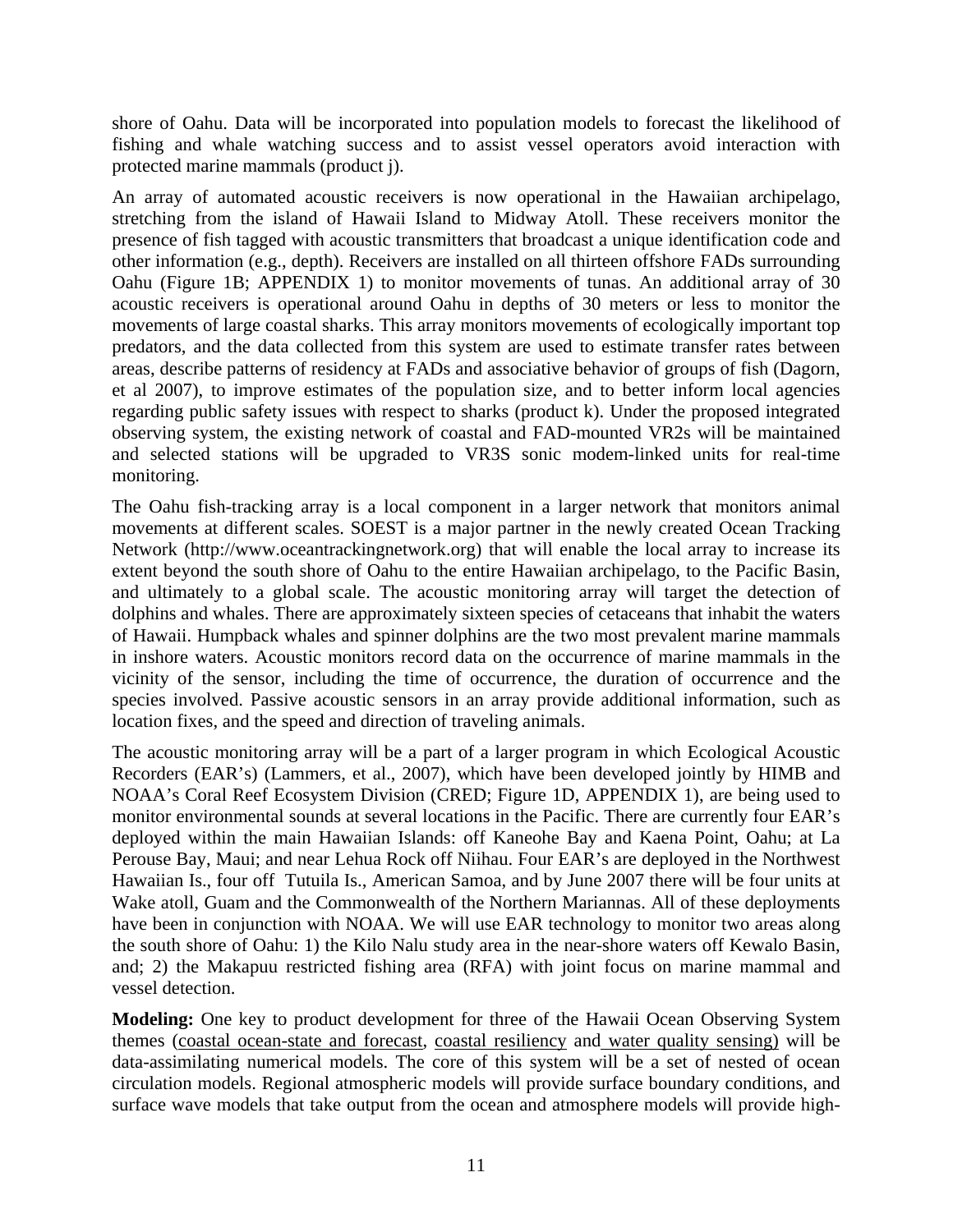resolution near-shore wave and water levels. Initially, these models will be run separately, but the eventual goal is to have a single, locally run coupled model providing nowcast and forecast products of ocean circulation, wave state, and water levels that will assist the generation of products (a) through (g) listed on page 3.

Ocean modeling will be based on the Regional Ocean Modeling System (ROMS) in use by IPRC investigators. The outer domain will cover the main Hawaiian Islands with nesting to the scale of individual embayments. Experience has shown the need for good lateral boundary conditions and realistic atmospheric forcing to simulate local circulation. Lateral boundary conditions will be obtained from the Navy's operational model (HYCOM), and the SOEST atmospheric model will provide surface forcing. The system will assimilate local data, including those from the regional observing system, although not all data will be assimilated in order to have independent information for validating and quantifying model performance. The benefits of using ROMS are its functionality and the large user community for this type of application.

Surface fluxes will be provided by a locally-run regional atmospheric model. The Department of Meteorology in SOEST is presently running such models operationally. The present system of regional/multi spectral models will be expanded to include a nested weather research and forecast (WRF) model.

The Department of Ocean and Resources Engineering (ORE) in SOEST runs a hierarchy of wave models providing estimates of wave and water level states in specific coastal locations. The overarching model is based on Wave Watch III, and is run for the entire Pacific Basin at 100 km, for the islands at 10 km, and the Simulating Waves Nearshore (SWAN) model is run at 100 m resolution. Through the proposed effort we will continue to run this WWIII/SWAN system but incorporate the output from atmospheric and ocean circulation models as well as specifically focus on observing system pilot sites on Oahu.

**Data Management:** Data management and communications will play a critical role in the success of the Hawaii Ocean Observing System. This includes archiving of various observations and model outputs as well as delivery of end-user products, specifically the development and maintenance of the web-based Hawaii Ocean Observing System atlas mentioned previously. Management protocol will adhere to the IOOS Data Management and Communications (DMAC) guidelines and provide: 1) archival of all data, 2) a consistent metadata format for all data, 3) web-based browsing capabilities through a Live Access Server (LAS) and a Web Map Server (WMS), 4) data transport via OPeNDAP and ftp/http, and 5) a web-based search tool for data and data product searching.

Data users range from modelers, who require direct, fast access to raw binary data, to end users who desire web-based, and possibly hard-copy, products. The system will be flexible enough to provide all services to all users. Data storage will be achieved through a direct access RAID storage arrays with long-term archival of unique datasets being accommodated at the Hawaii Ocean Observing System while common data streams (e.g., geospatial atmospheric or oceanographic physical parameters) will be transferred to the appropriate national data centers in a timely fashion. It is anticipated that the observations and models proposed for the Hawaii Ocean Observing System will generate several terabytes per year. Backups will involve direct copy to other servers in SOEST.

Collected data and model output will be the responsibility of the lead PI for each system component (e.g., HF radar, Seaglider, etc.); however, members of the DMAC team will ensure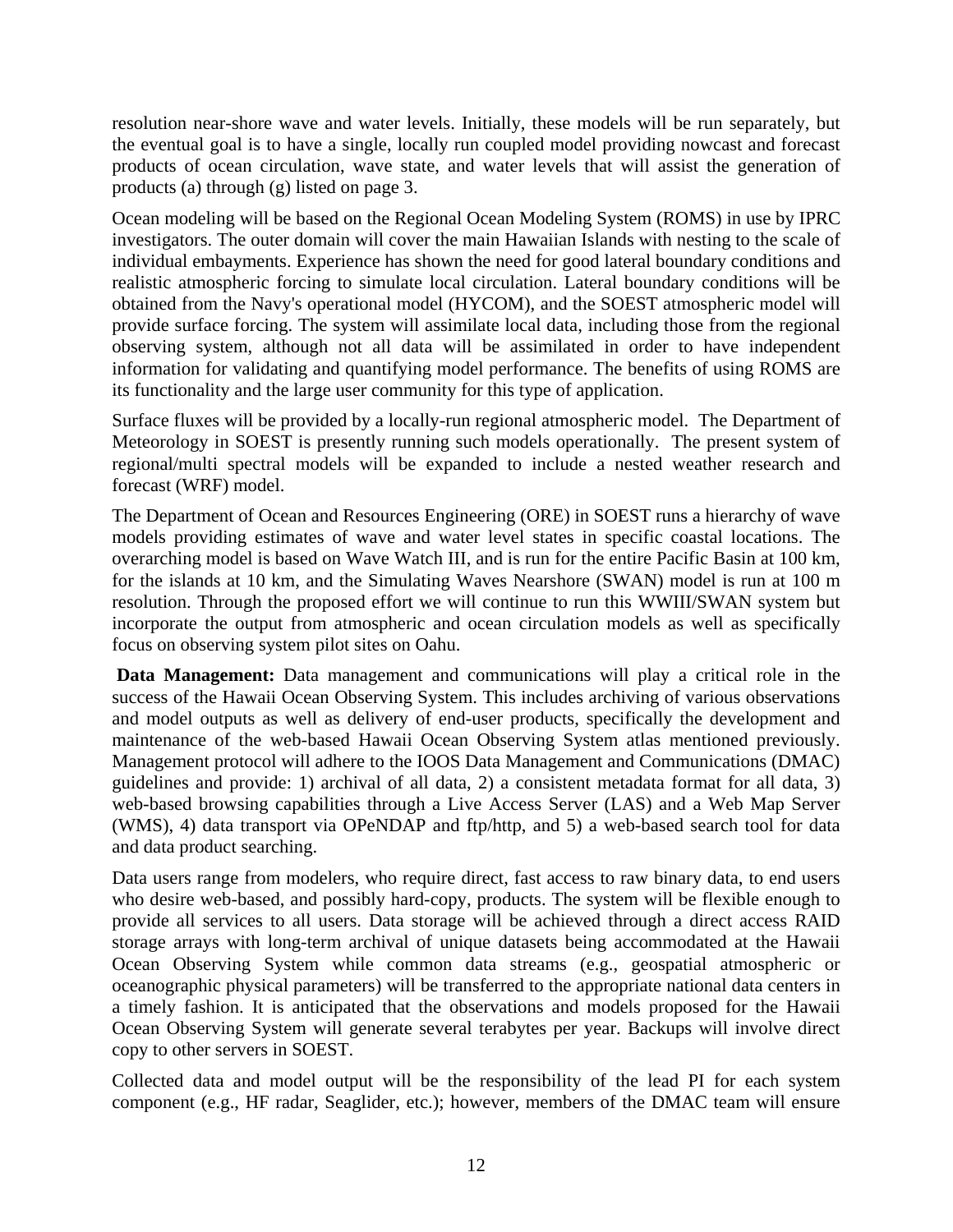that data formats are consistent with national standards as well as Hawaii Ocean Observing System web-browsing and data transport mechanisms. Associated metadata and qualitycontrol/assurance (QC/QA) will also be provided by the PI's, while the DMAC team will provide consistent metadata for end users. LAS and WMS servers will provide searchable web-based products from plots for QC/QA to final derived data deliverables. These complimentary servers provide options for time/space domains as well as geospatial data display. Building on existing capabilities already in place at SOEST, the Hawaii Ocean Observing System atlas will provide binary data transport via OPeNDAP and ftp/http. We will also provide direct access to binary data via NFS mounting for model access to forcing and assimilated fields. SOEST has significant, demonstrated experience delivering a broad spectrum of data and data products using standard web-based tools,

Finally, DMAC personnel will collaborate with PI's and outreach/education specialists to integrate data streams and develop useful derived data products and data delivery systems. The former represents effort above and beyond what support personnel for a particular sensor can provide. The latter requires technical skills to deliver derived data products effectively as well as the ability to collaborate with end users to determine what are useful products, how to facilitate product delivery and how to provide on-going user input into refining data products and delivery systems.

**Outreach and Education:** In year two of this project, we will hire an outreach and educational specialist. This individual will work closely with staff in the NOAA IDEA center (see attached letter of support), principal investigators and technical staff to effectively interpret and communicate complex scientific information to natural resource managers, regulators, researchers, educators, and the public in a clear, understandable manner.

The outreach and educational specialist will focus on two major project areas: (1) the web-based Hawaii Ocean Observing System atlas, which will automatically (and frequently) update maporiented products to provide ocean end users with an improved basis for decision-making and planning. Our outreach and educational specialist will train users and receive input (through demonstration workshops) on how well beta versions of the web site meets the needs of multiple user groups. In addition, the outreach and education specialist will convene regular meetings with PIs and technical staff to present the needs of stakeholders and to work with technical staff to develop the most effective web design and user interface for this product. This feedback loop is a critical component that will allow researchers to modify their products in response to the needs of the user community; (2) A Hawaii Ocean Observing 'brochure' will be produced twice a year to emphasize recent findings from our ongoing research projects in the Hawaiian Islands, as well as our outreach, and education endeavors. We will use the highly successful "Gulf of Maine Monitor" as our guide for this endeavor.

As concerned residents of the State of Hawaii, we are dedicated to the education of our public. Both the Hawaii Ocean Observing System atlas and the Hawaii Ocean Observing brochure will be readily accessible to this general audience. As educators in the University of Hawaii system we are also dedicated to the education of our undergraduate and graduate students. The proposed Hawaii Ocean Observing System will provide the foundation for research experiences for both undergraduate students through the degree program in Global Environmental Science (GES), and graduate students through the MS and PhD degree programs.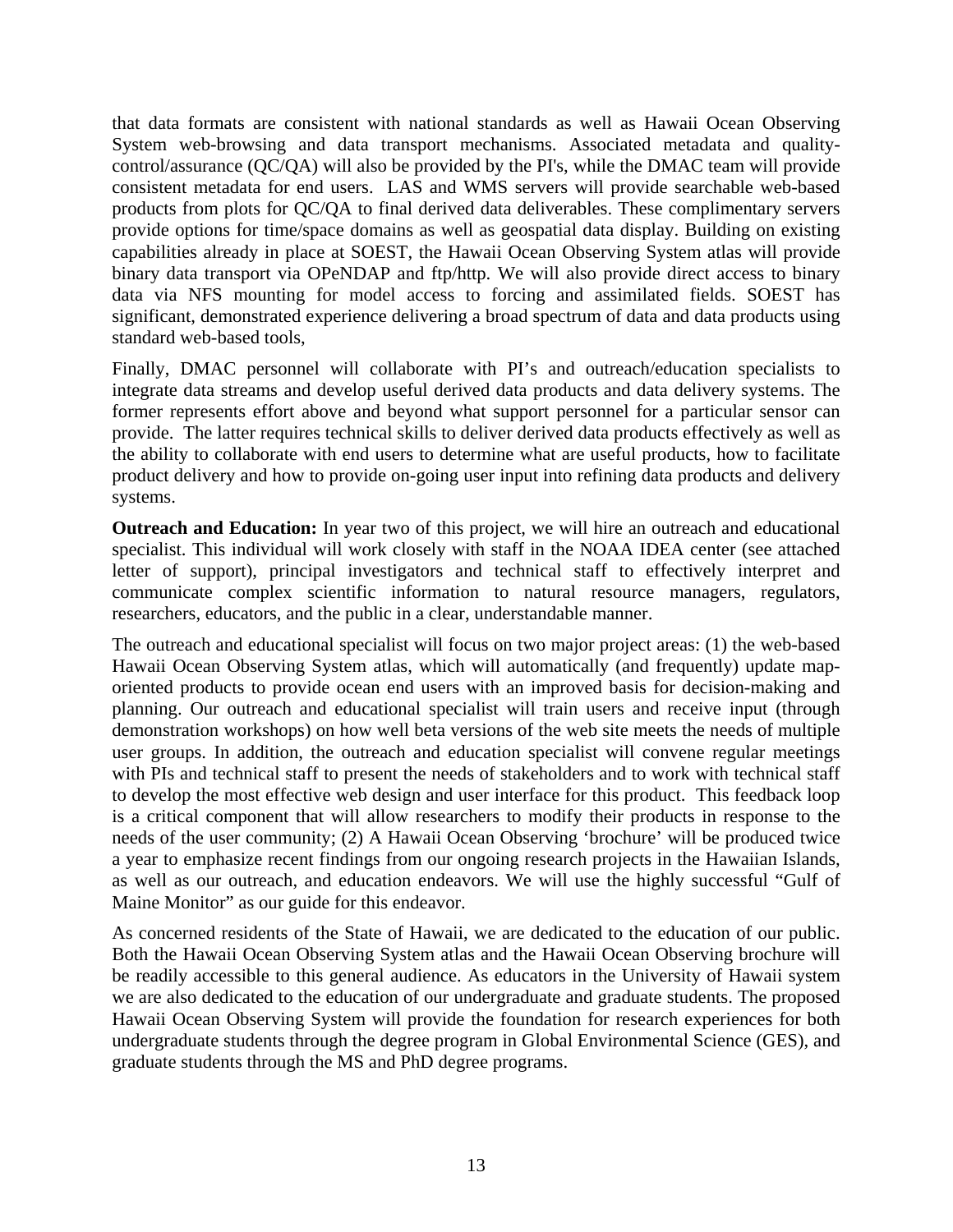**Project Management Structure:** In order to ensure that the direct project goals are effectively achieved and that the system continues to generate products that are valuable and relevant to the user community, a management structure, to be led by lead-PI Brian Taylor will be implemented immediately. As System Director, Taylor will oversee high-level system management, coordinate with partner organizations and with the broader PacIOOS regional association and represent the Hawaii Ocean Observing System on a national level. Additionally, an Operations Manager will be charged with assuring that continuous delivery of high quality products is maintained. This will include practical coordination of system components with a focus on ensuring that observational components are effectively integrated with data management, modeling and outreach efforts. The System Director and Operations Manager will receive input from and work closely with an executive steering committee that will nominally comprise a subset of project PIs along with representatives from partner organizations including the IDEA center, the Pacific Services Center and other key stakeholders.

### **e. Benefits**

The users of ocean observing products are spread across all levels of government, the ocean recreation and commerce communities, the hotel and tourism industry, the media, residents and visitors, and nongovernmental organizations.

**Offshore Safety:** Hawaii ocean hazards are highly variable in space and time and the requirements for real-time offshore hazard warnings and other information products are substantial. Moreover, when search and rescue missions are mounted these variable conditions must be taken into account to be most effective. We will work with the NWS Pacific Region and the USCG to develop warning and search & rescue products that meet federal requirements while better serving the cruise ship industry, commercial shipping (including the upcoming Super Ferry service), and recreational users.

**Nearshore Safety:** Improved warnings of Hawaii's nearshore hazards are needed for myriad recreational user groups. Dangerous wave conditions and associated currents are a perpetual reality along Hawaii's beaches, reefs and rocky coasts, at harbor entrances and within harbors. Numerous successful lawsuits have claimed inadequate warnings of hazards, and improvements in this regard will find immediate application among emergency responders and ocean safety personnel. SOEST already provides near-real time updating of beach hazard ratings for the Honolulu City & County Ocean Safety Division (hawaiibeachsafety.org). This product was successfully developed by focusing on direct product engineering on the basis of user-defined needs from state and county offices, the hotel and security industry, state health officers, lifeguards and emergency responders, tourism officials, and others. Ocean safety officials on the neighbor islands anticipate using a similar product tailored to their shores.

**Improving Community Resiliency:** Improving community resiliency will be achieved by developing marine inundation products related to high waves, high tides, heavy rainfall, and rising sea level. Our goal is to integrate model and sea-state observations, coastal run-up, coastal GIS layers and coastal digital elevation models to produce a line of web forecasts of marine inundation, erosive wave events, beach safety conditions, and interpretive products that quantify community vulnerability under higher sea levels. This will serve agencies and stakeholders concerned with highway overtopping, wave impacts on coastal structures, wave run-up and high water level related erosion events, dangerous beach conditions, and probability forecasts of future hazard zones under higher sea levels. Product design will be guided by the user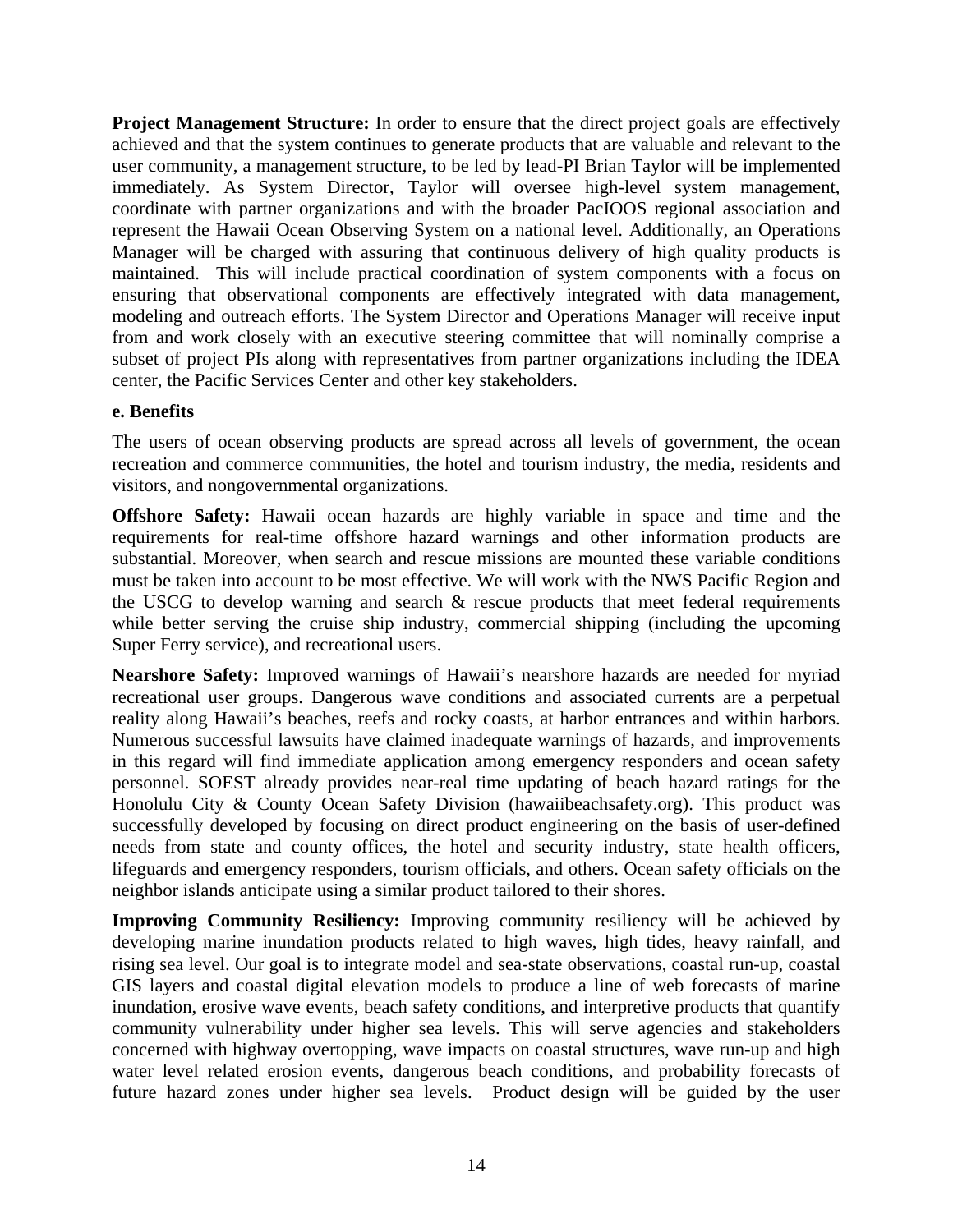community. Identified users include county ocean safety personnel and emergency responders, state and county public works offices, civil defense, land use managers, NOAA offices and agencies, and public media outlets.

Water Quality: The overarching goal of the water quality component is to enhance public safety in the coastal zone. Products will allow agency personnel to respond quickly to developing hazards, and to accurately predict beach water quality conditions, and monitor potential for beach closures. This will be achieved with development and rapid delivery of on-line products describing changes in the quality of coastal waters will help quantify the vulnerability of aquatic resources and the potential for exposure of users to pathogenic organisms and other pollutants during existing and developing event conditions. The on-line products will be integrated with daily operations of agency users enhancing their capabilities, and extending their mission capacity. Specialized media products will also be designed for ready integration into the daily decision-making of visitors and island residents alike.

Key users identified from discussions with Federal and state agency personnel include immediate responders from the Hawaii State Department of Health (Clean Water Branch), and City and County of Honolulu (Department of Environmental Services), land use managers, as well as NOAA and EPA. Other stakeholders who would benefit include the Hawaii Visitors Bureau public media outlets and the travel and tourism industry (e.g., Waikiki Hotel Association).

**Marine Ecosystem Stewardship:** Responsibilities for monitoring and protecting marine resources falls on the Hawaii Department of Land and Natural Resources, Division of Aquatic Resources (DAR) for state waters and on NOAA Fisheries and the Western Pacific Regional Fishery Management Council (WPRFMC) for Federal waters. Per-capita fishing participation in Hawaii is highest of any state by an order of magnitude. Recreational and commercial fishers using small boats in Hawaii make approximately  $5x10^5$  fishing trips per year landing  $5x10^6$ pounds of ahi (yellowfin tuna, *Thunnus albacares*). Charter fishing and whale watching are major tourist attractions and commercial pressure to expand these sectors is increasing.

*Summary of Benefits:* We have proposed to develop a regional ocean observing system, initially for the state of Hawaii, and specifically focused on the south shore of Oahu, but with the expectation of eventual expansion to all the major islands of Hawaii and the larger PacIOOS region, given appropriate resources. It is critical that our first ocean observing efforts be focused on a limited region of the state of Hawaii in order to gain experience in the establishment of a full, end-to-end system linking *in situ* observations, data assimilative models and product development and dissemination. After the successful development of this proof-of-concept project, we envision extending this effort to the larger PacIOOS region. Our data management protocols will adhere to the IOOS Data Management and Communications (DMAC) guidelines as described in the *data management* section. This will contribute to the establishment of IOOS at both the regional and national levels.

# **f. Milestone Schedule**

A timeline for major tasks, target milestones for important intermediate and final products, and key project outcomes are graphed in Appendix 2. Lines in blue represent observations, lines in red represent products, and lines in black represent modeling efforts.

# **g. Project Budget**

See APPENDIX 3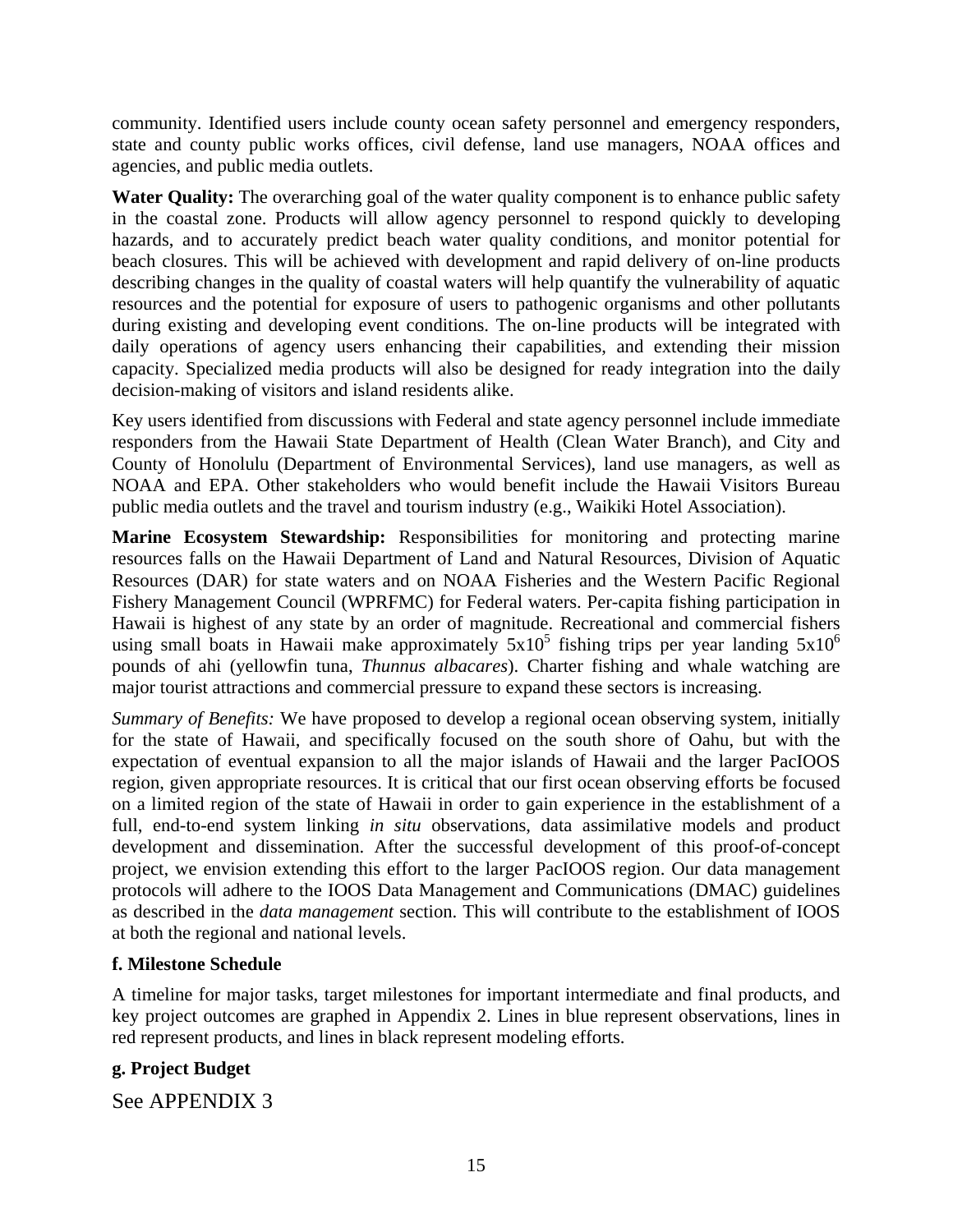# **REFERENCES**

Becker, J. M., Y. L. Firing, J. Aucan, R. Holman, M. Merrifield, and G. Pawlak, Videobased observations of nearshore sand ripples and ripple migration, J. Geophys. Res., 112, C01007, doi:10.1029/2005JC003451, 2007.

Caccamise, D. J., M. A. Merrifield, M. Bevis, J. Foster, Y. L. Firing, M. S. Schenewerk, F. W. Taylor, D. A. Thomas, Sea level rise at Hawaii: GPS Estimates of Differential Land Motion, Geophys. Res. Lett, 32., L03607, doi:10.1029/2004FL021380, 2005.

Dagorn, L., K. Holland, D. Itano. 2007. Behavior of yellowfin (Thunnus albacares) and bigeye (T. obesus) tuna in a network of fish aggregating devices (FADs). Mar. Biol. 151:595-606

Dail, H. J., M. A. Merrifield, and M. Bevis, Steep beach morphology changes due to energetic wave forcing, Mar. Geology, 162, 443-458, 2000.

De Carlo, E.H., Hoover, D.J., Young, C.W., Hoover, R.S. and Mackenzie, F.T. (2007) Impact of storm runoff from subtropical watersheds on coastal water quality and productivity. Applied Geochemistry. In Press http://dx.doi.org/10.1016/j.apgeochem.2007.03.034

Firing, Y. L., and M. A. Merrifield, Extreme sea level events at Hawaii: The influence of mesoscale eddies, Geophys. Res. Lett., 31 (24), L2430610.1029/2004GL021539, 2004.

Firing, Y. L., M. A. Merrifield, T. A. Schroeder, and B. Qiu, Interdecadal Sea Level Fluctuations at Hawaii, J. Phys. Oceanogr., 34, 2514-2524, 2004.

Fletcher, C., Rooney, J., Barbee, M., Lim, S.-C., and Richmond, B., 2003. Mapping shoreline change using digital orthophotogrammetry on Maui, Hawaii. Journal of Coastal Research, SI 38, p. 106-124.

Genz, A.S., Fletcher, C.H., Dunn, R.A., Frazer, L.N., and Rooney, J.J., 2007. Predictive accuracy of shoreline change rate methods and alongshore beach variation on Maui, Hawaii. Journal of Coastal Research, 23(1), p. 87-105.

Gurgel, K.W., G. Antonischki, H.H. Essen, and T. Schlick (1999), Wellen Radar (WERA): A new ground-wave HF radar for ocean remote sensing, Coastal Eng., 37, 219– 234.

Lammers, M.O., Brainard, R.E. and Au, W.W.L., Mooney, T.A. and Wong K. In review. "An Ecological Acoustic Recorder (EAR) for long-term monitoring of biological and anthropogenic sounds on coral reefs and in nearby waters." Submitted to the J. Acoust. Soc. Am.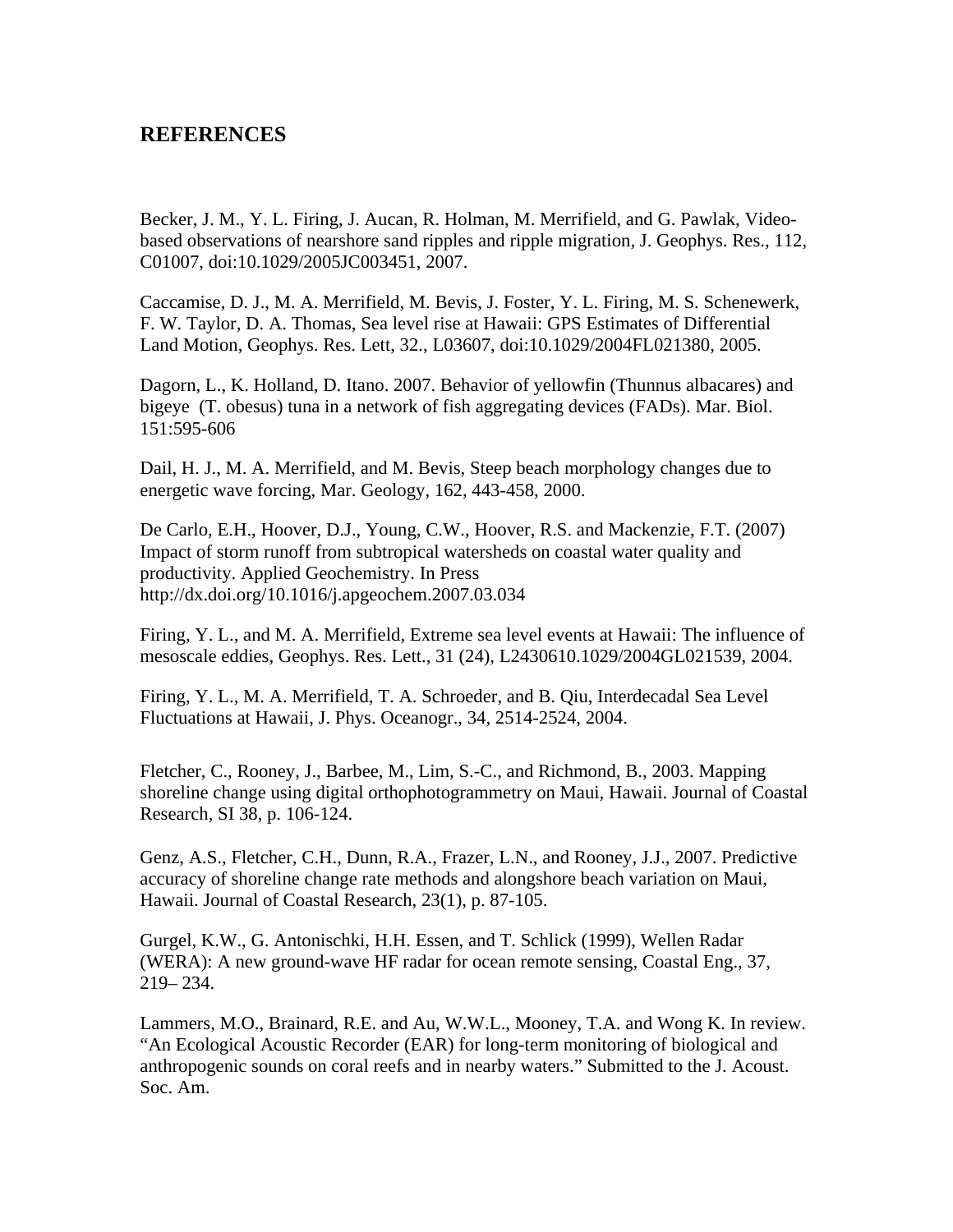Lehodey, P. 2001. The pelagic ecosystem of the tropical Pacific Ocean: dynamic spatial modelling and biological consequences of ENSO. Prog. Ocean. 49:439–468.

Lehodey, P., F. Chai, and J. Hampton. 2003. Modelling climate-related variability of tuna populations from a coupled ocean–biogeochemical-populations dynamics model. Fish. Oceanogr. 12:4/5, 483–494.

Luther, D.S., Trapped waves around Hawaiian Islands, Proc. 'Aha Huliko'a Hawaiian Winter Workshop, University of Hawaii, 261-301, 1985.

Merrifield, M. A., L. Yang, and D. S. Luther, Numerical simulations of a storm generated island-trapped wave event at the Hawaiian Islands, J. Geophys. Res., 107, 3169, doi:10.1029/2001JC001134, 2002.

Okihiro, M., R. T. Guza, and R. J. Seymour, Excitation and seiche observed in a small harbor, J. Geophys. Res., 98, 18201-18211, 1993.

Senina, I, J. Sibert, P. Lehodey. 2007. Adjoint parameter estimation for ecosystem models of large pelagic fish spatial population dynamics: application to skipjack tuna. Unpublished MS.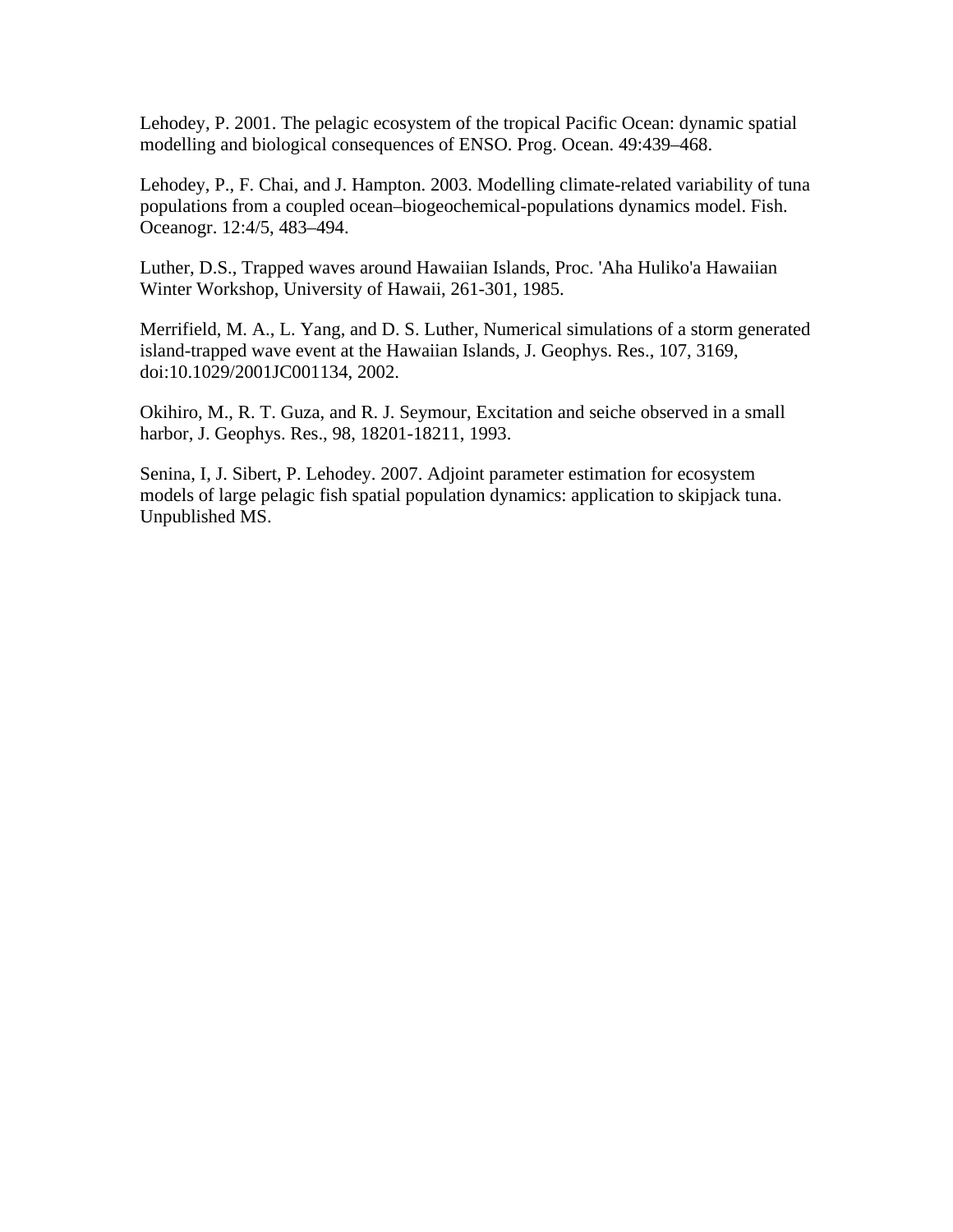#### **4. APPENDICES**



**APPENDIX 1** 

*Figure 1: (A) The Pac-IOOS region including the locations of existing CRED monitoring stations. (B) The main Hawaiian Islands showing existing observing system components. (C) The island of Oahu with existing (white) and proposed (color) observing system components. (D) The Waikiki section of Mamala Bay showing proposed observing system components including additions to the existing Kilo Nalu cabled observatory.*